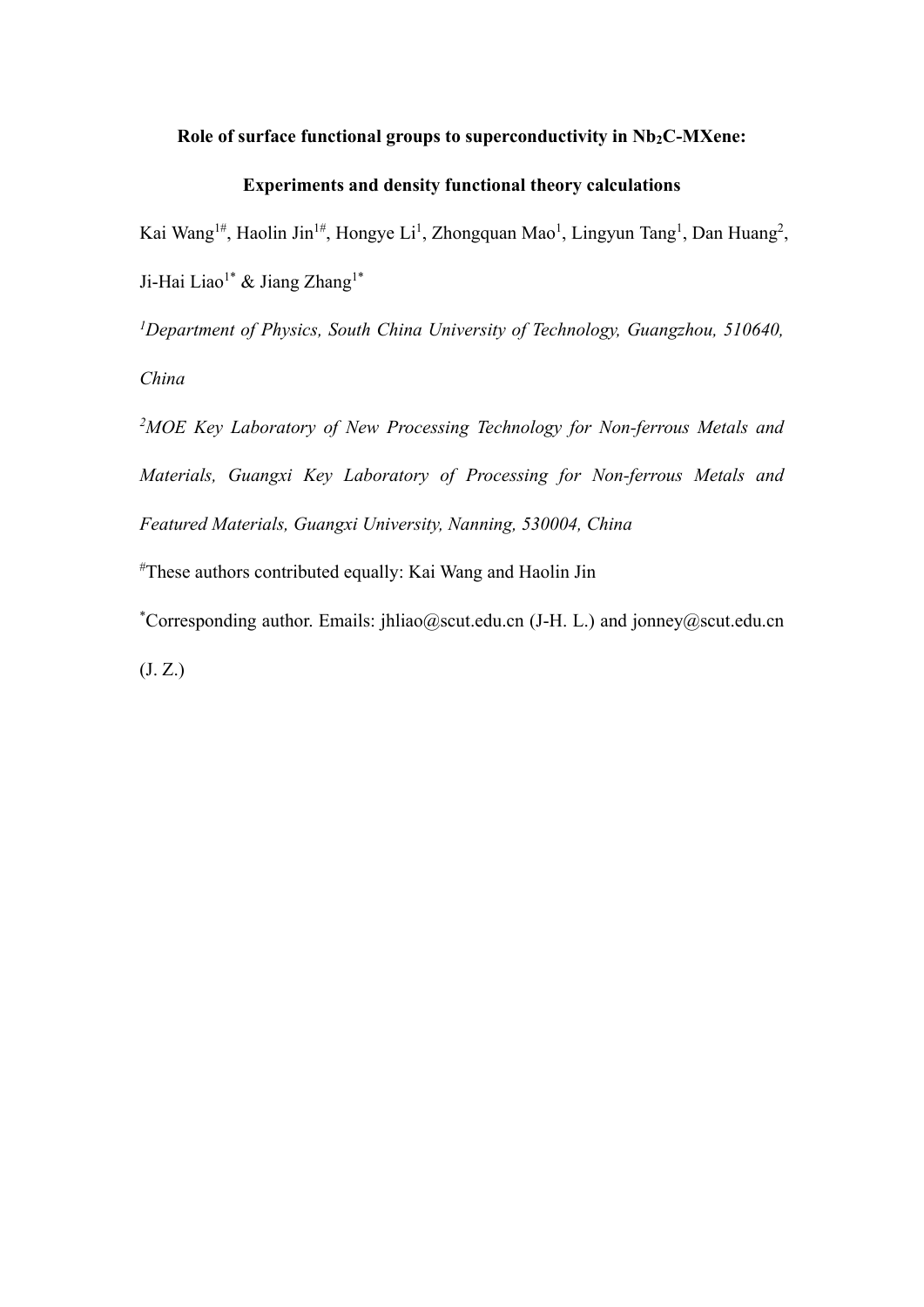**Abstract**: The recently discovered surface-group-dependent superconductivity in Nb2C-MXene fabricated by the molten salts method is attracting wide attention. However, regarding the superconductivity of  $Nb<sub>2</sub>C-MX$ ene with functional F groups (Nb2CFx), there were some conflicting results in experimental and theoretical studies. Herein, we systematically carried out experimental and theoretical investigations on the superconductivity in Nb<sub>2</sub>C-MXene with the Cl functional group (Nb<sub>2</sub>CCl<sub>x</sub>) and Nb2CFx. The experimental results of the Meissner effect and zero resistivity have proved that  $Nb_2CCl_x$  is superconducting with the transition temperature ( $T_c$ ) ~ 5.2 K. We extract its superconducting parameters from the temperature dependence of resistivity and the field dependence of the magnetization. The Ginzburg-Landau parameter  $\kappa_{GL}$  is estimated to be 2.41, indicating that Nb<sub>2</sub>CCl<sub>x</sub> is a typical type-II superconductor. Conversely, both magnetic and electrical transport measurements demonstrate that  $Nb<sub>2</sub>CF<sub>x</sub>$  is not superconducting. The first-principles density functional theory (DFT) calculations show that the  $T_c$  of Nb<sub>2</sub>CCl<sub>x</sub> is  $\sim$  5.2 K, while  $Nb<sub>2</sub>CF<sub>x</sub>$  is dynamically unstable with imaginary frequency in phonon spectrum, which is in good agreement with the experimental results. Our studies not only are useful for clarifying the present inconsistency but also offer referential significance for future investigations on the superconductivity of MXenes.

Keywords: MXenes, Superconductivity, Nb<sub>2</sub>C-MXene, Density functional theory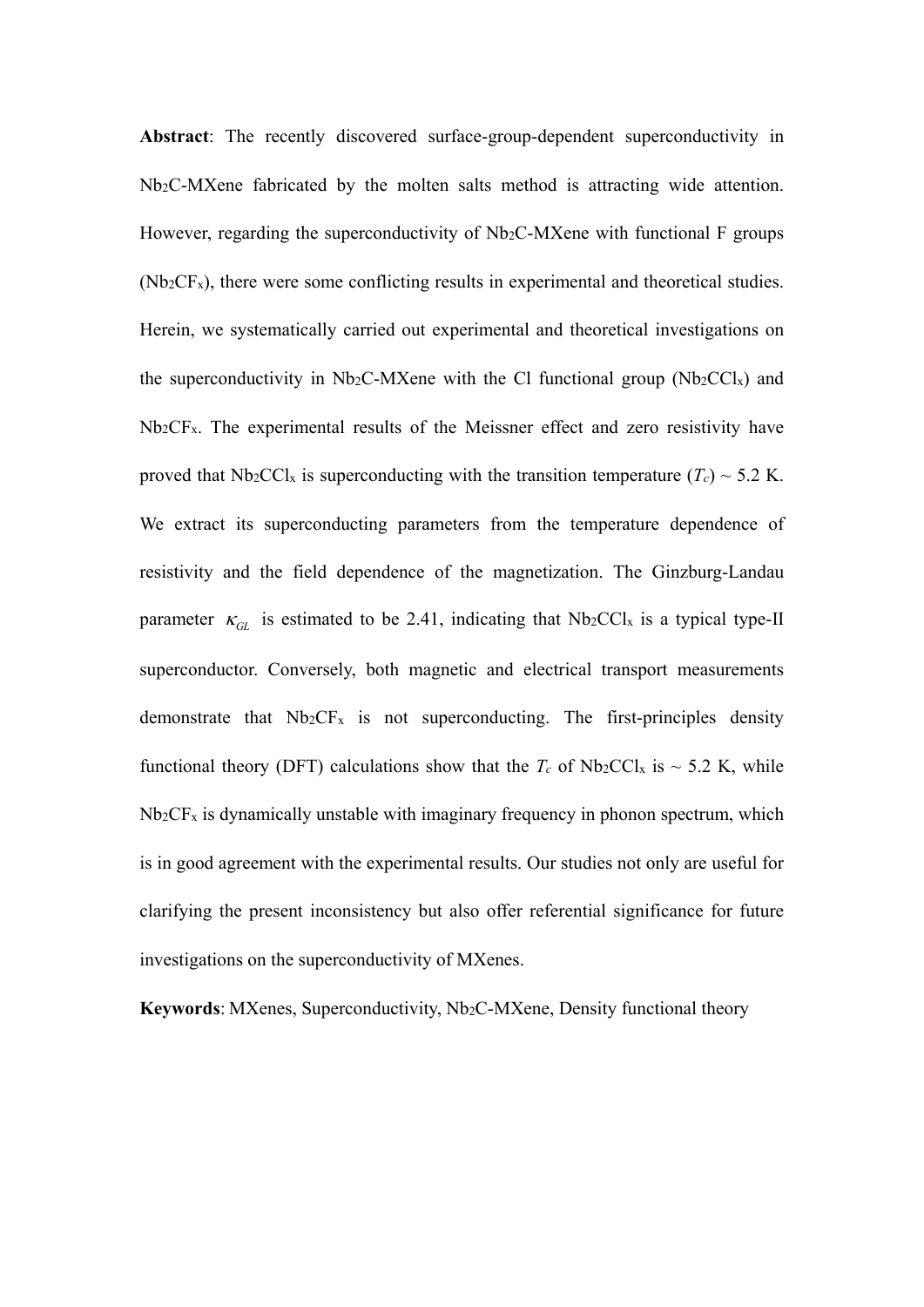#### **1. Introduction**

MXenes are generally referred as a new type of two-dimensional (2D) transition metal carbide, nitride and boride with chemical formula of  $M_{n+1}X_nT_x$ , where M represents transition metal, X represents carbon, nitrogen, or boron, n=1, 2, 3, T is surface-linked F, OH, O, Cl, and other active functional groups [1-6]. With unique properties such as good electrical conductivity, magnetic properties, and thermoelectric properties, MXenes are quite useful in a large number of applications, including energy storage, optoelectronic, biomedical, electromagnetic shielding and photovoltaic [7-14].

In terms of superconductivity,  $\alpha$ -Mo<sub>2</sub>C crystal with the transition temperature ( $T_c$ ) of 3.6 K was the first reported two-dimensional (2D) transition metal carbide, which showed observable characteristics of Berezinskii-Kosterlitz-Thouless transition [15,16]. But *α*-Mo2C is different from the MXenes we mentioned above, it was grown using the chemical vapor deposition (CVD) technique, not etched from the MAX phase, so it has no functional group [17]. Although fewer superconductors of the MAX phase, such as Nb<sub>2</sub>AlC ( $T_c \sim 0.44$  K), Lu<sub>2</sub>SnC ( $T_c \sim 5.2$  K), Nb<sub>2</sub>InC ( $T_c \sim 7.5$  K) [18-20], were reported previously. It was only recently discovered that the Nb<sub>2</sub>C-MXene with different functional groups (Nb<sub>2</sub>CCl<sub>2</sub> ( $T_c \sim 6$  K), Nb<sub>2</sub>CS<sub>2</sub> ( $T_c \sim 6.4$ ) K), Nb<sub>2</sub>CSe ( $T_c \sim 4.5$  K), and Nb<sub>2</sub>C(NH) ( $T_c \sim 7.1$  K)) were superconducting, which were fabricated by performing substitution and elimination reactions in molten inorganic salts [21]. Besides, the superconducting parameter, such as  $H_{c2}$ , showed a strong dependence on the surface functional group, the  $H_{c2}$  of Nb<sub>2</sub>CNH was nearly 3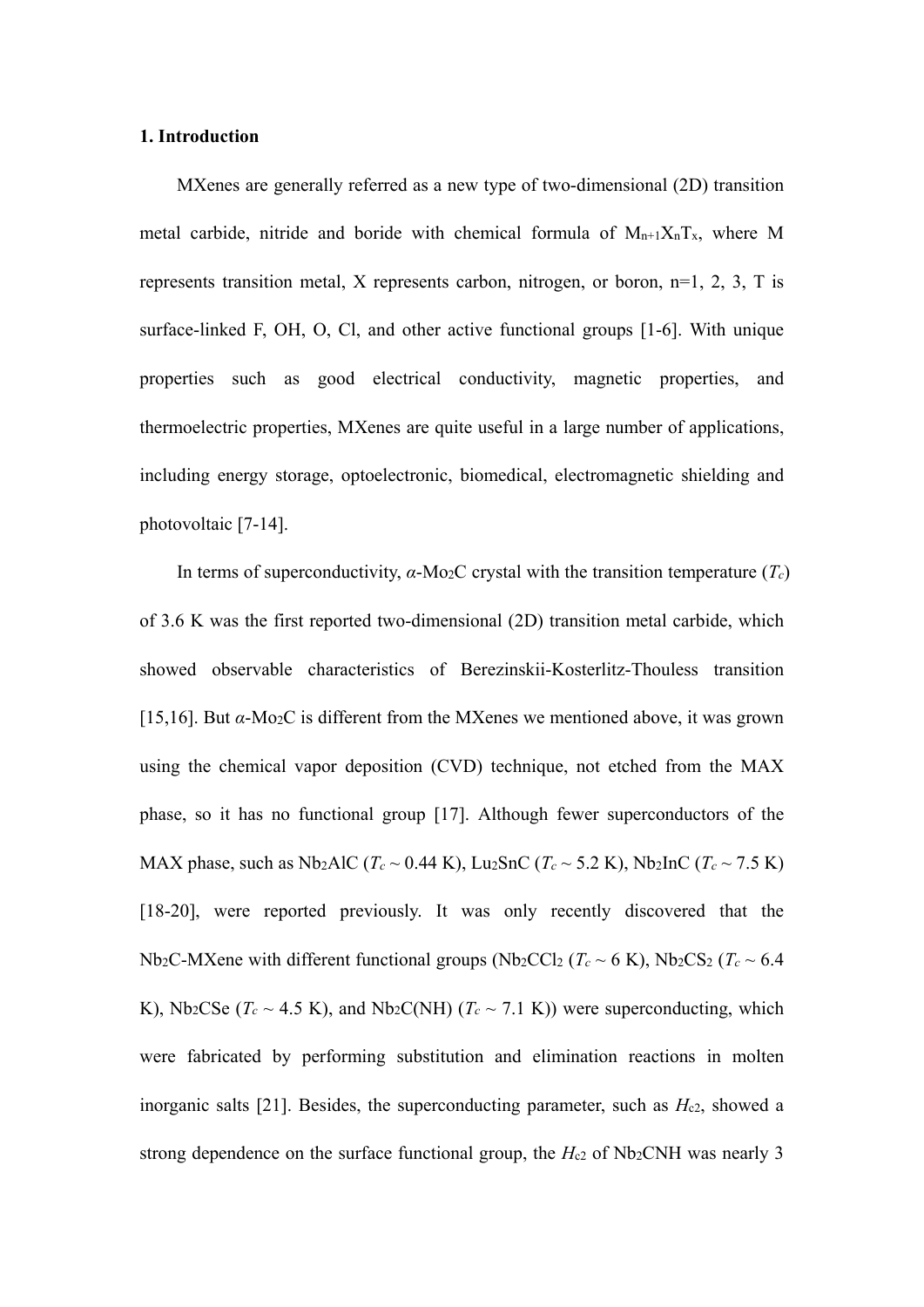times that of Nb2CCl2 [21], which suggested that surface groups played a crucial role to the superconductivity of Nb2C MXene. Through the magnetic measurement,  $Nb<sub>2</sub>C-MXene$  with the F functional group ( $Nb<sub>2</sub>CF<sub>x</sub>$ ) etched by hydrofluoric acid (HF) was found to show the Meissner effect with the highest  $T_c$  of 12.5 K [22, 23]. However, zero resistivity, which is identified as the most important evidence of superconductivity, was absent. The temperature dependence of resistivity for the pressed  $Nb<sub>2</sub>CF<sub>x</sub>$  pellet indicated a sharp increase with decreasing temperature [21], which is similar to the electrical properties of  $Nb<sub>2</sub>CT<sub>z</sub>$ -yLi thin film [24]. Neither two transport experiments of Nb2CFx MXene did show the superconducting behavior. On the other hand, first-principle calculations on intrinsic Nb<sub>2</sub>C showed no superconductivity [25]. Theoretical studies on both pristine and functionalized Nb2C-MXene using the density functional theory (DFT) suspected that the possible reason for the superconductor with  $T_c \sim 12.5$  K observed is Nb<sub>2</sub>CO<sub>2</sub> rather than Nb2CFx [26].

To clarify the above confused and inconsistent results and in-depth understand the superconductivity of Nb2C-MXene, we have systematically studied the superconductivity of  $Nb_2CCl_x$  and  $Nb_2CF_x$  through experiments and theoretical calculations. We prepared  $Nb_2CCl_x$  and  $Nb_2CF_x$  respectively and studied the magnetic and electrical transport properties as a function of temperature. Combined with the theoretical computations, our results show that different functional groups do have a great influence on the superconductivity of Nb2C-MXene, when the linked functional group is Cl the superconducting performance is better, and when the linked functional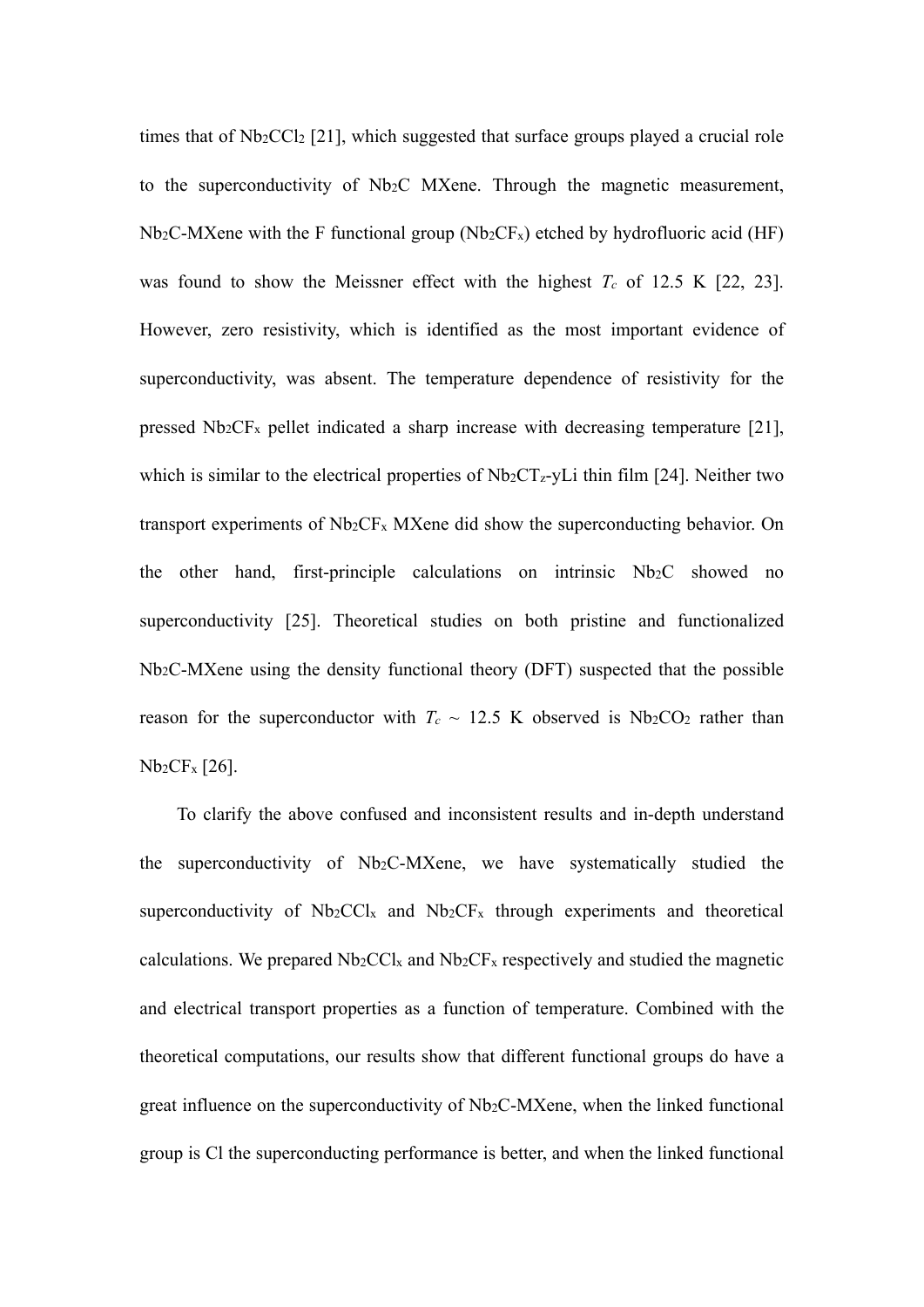group is F, there is no superconductivity was observed.

### **2. Experimental and Characterization**

### 2.1 Preparation of  $Nb<sub>2</sub>CF<sub>x</sub>$  and  $Nb<sub>2</sub>CCl<sub>x</sub>$

The materials used here include hydrochloric acid solution (wt 38%), lithium fluoride powder (LiF, purity 97%), hydrofluoric acid solution (wt 40%), niobium aluminum carbon powder (Nb2AlC, purity 97%, 400 mesh), anhydrous cadmium chloride powder (CdCl2, purity 99%), deionized water and anhydrous ethanol.

For Nb2CFx, we employed two methods to strip the Nb2AlC MAX phase. Hydrothermal method [27]: Firstly, 2 g lithium fluoride powder and 40 ml hydrochloric acid solution were mixed and sonicated for 30 mins. Then 0.5 g Nb2AlC powder was added to the mixed solution. The solution was sealed in an autoclave and heated at 120 ℃ for 36 h. HF etching method: 0.5 g Nb2AlC powder was added to 40 ml of hydrofluoric acid solution and reacted for 96 h in a tetrafluoroethylene reactor at  $60^{\circ}$ C.

For  $Nb_2CCl_x$ , we used the molten salt method to etch  $Nb_2AIC$  [21]. Firstly, the CdCl<sub>2</sub> powder and the Nb<sub>2</sub>AlC powder were mixed according to a molar ratio of 10:1 and ball milled for 12 hours. The mixture was put in a corundum crucible and kept at 300 °C for 8 hours in a tube furnace under the flow of argon gas (mixed 5%) hydrogen), and then reacted at 750 °C for 36 hours. After the completion of the reaction, the obtained products were stirred and washed with hydrochloric acid for 12 hours.

We adopted the same post-processing process to get the MXene products. The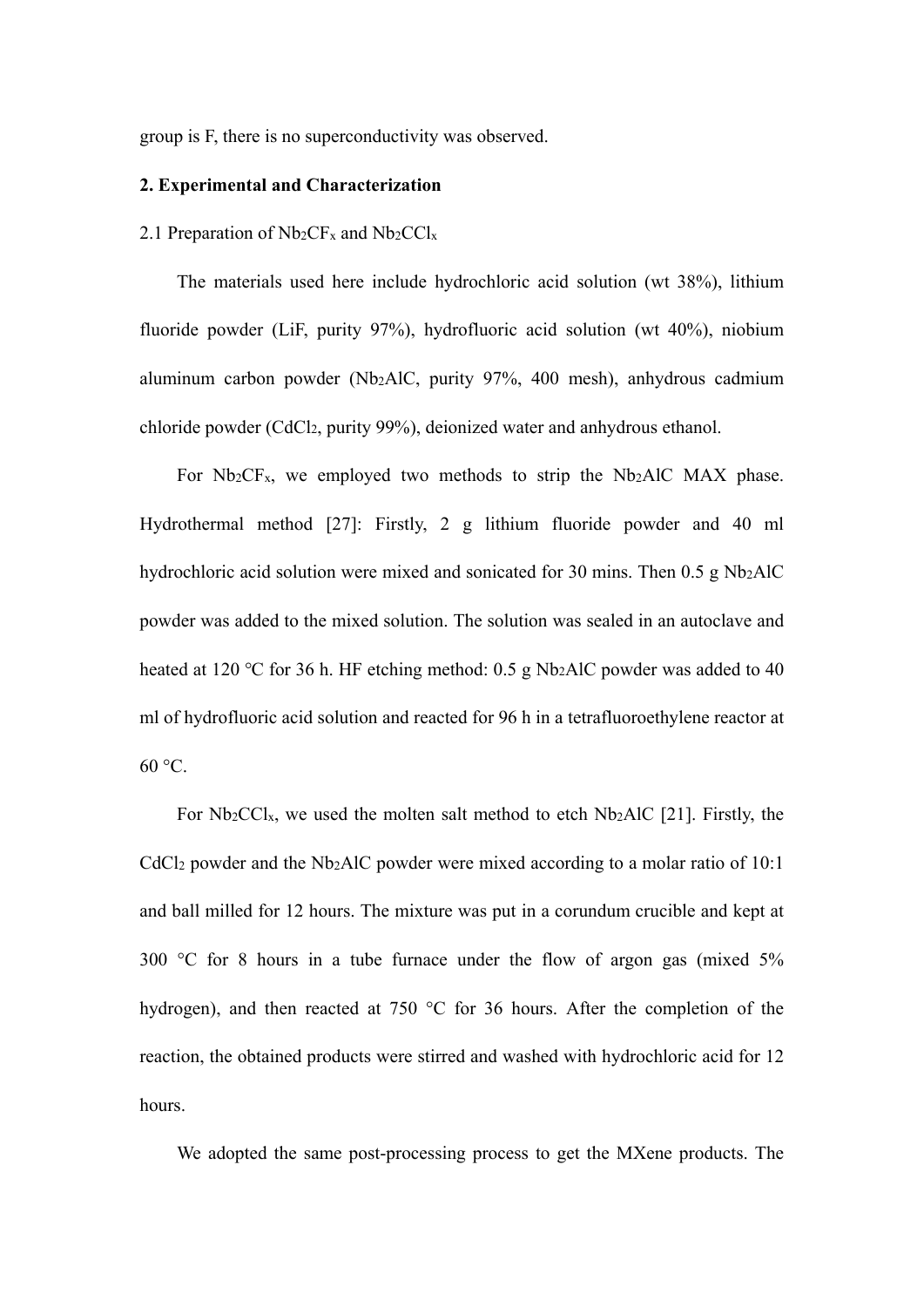reacted solution was centrifuged at 7000 rpm for 5 min and washed with deionized water several times ultrasonically until the pH of the supernatant reached 7. The precipitate was taken out from the centrifuge tube with ethanol and dried at 55 ℃ under vacuum for 12 hours to obtain Nb<sub>2</sub>C-MXene powders.

### 2.2 Characterization

The structure and morphology of Nb<sub>2</sub>C-MXene were characterized using scanning electron microscopy (SEM, Gemni500) and X-ray diffraction (XRD, Bruker D8 ADVANCE). DC and AC magnetic susceptibility, as well as resistivity, were measured by the Physical Property Measurement System (PPMS Evercoll II, Quantum Design) in the temperature range of 2-300 K with a vibrating sample magnetometer and electrical transport option. The powders samples were pressed into a circular disc with a diameter of 8 mm and a thickness of 1.5 mm, and the standard four-wire method was used to measure resistivity. The chemical composition of  $Nb<sub>2</sub>C-MXene$  was defined by an energy dispersive X-ray (EDX, OXFORD X-Max<sup>N</sup>) and X-ray photoelectron spectrometer (XPS, Thermo Fisher Scientific K-Alpha).

### 2.3 Calculation details

Our calculations are based on DFT used in the QUANTUM-ESPRESSO package [28]. We use ultra-soft pseudopotential with generalized gradient approximation (GGA) in Perdew-Burke-Ernzerhof (PBE) format for exchange correlation potential [29, 30]. The *4s*, *5s*, *4p*, and *4d* electrons of Nb, the *2s* and *2p* electrons of C and F, and the *3s* and 3*p* electrons of Cl are considered as valence electrons.The threshold energy of a plane wave is defined as 680 eV (50 Ry), and all crystal structures are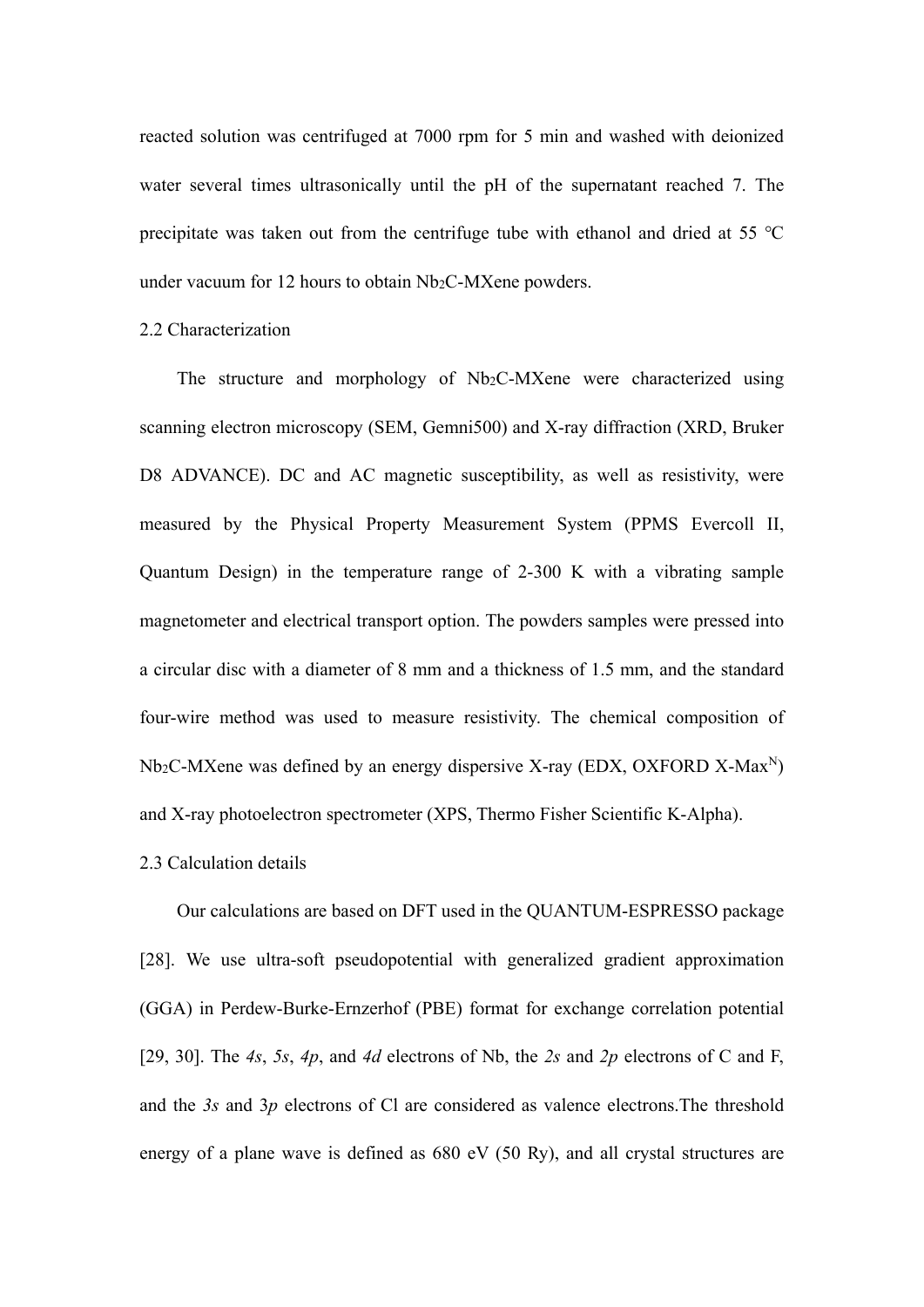completely relaxed until the Herman-Feynman force on each atom is less than  $2.57\times10^{-4}$  eV/Å (10<sup>-5</sup> Ry/Bohr). A Methfessel-Paxton [31] smearing of 0.272 eV (0.02 Ry) was used for the corresponding electronic self-consistent cycles. Phonon frequencies and EPC parameter  $\lambda$  were calculated with the phonon wave-vector meshes of 6×6×1 and the denser k meshes of 24×24×4.

### **3. Results and discussion**

### 3.1 Structure and morphology

The XRD patterns of Nb<sub>2</sub>CF<sub>x</sub> MXene obtained from the hydrothermal method and Nb2CClx are illustrated in Fig. 1a and b. These two profiles can be indexed to *P63/mmc* with lattice parameters of  $a = 3.134$  Å,  $c = 23.68$  Å and  $a = 3.162$  Å,  $c =$ 17.6551 Å, respectively. From the comparison of the XRD pattern of the  $Nb<sub>2</sub>AIC$ MAX phase (Fig. S1a), we can find that the (102) peak of the MAX phase near  $39^{\circ}$ have disappeared. At the same time, the shift of the (002) peak to a low angle proves that the layer spacing has increased significantly after etching. The position of the (002) diffraction peak of Nb2CFx has changed from 12.8° to 7.37° and the *d*-spacing has increased from 6.91 Å to 11.98 Å. Meanwhile, the position of the (002) diffraction peak of  $Nb_2CCl_x$  has changed to  $10.03^\circ$  and the *d*-spacing has increased to 8.82 Å. The shift of the (002) peak and the disappearance of the remaining peaks confirm the conversion of the MAX phase to the MXene phase after etching[22]. The SEM images of  $Nb_2CF_x$  and  $Nb_2CCl_x$  are illustrated in Fig. 1c and d. Both of the MXene products have a typical layered structure. XRD pattern and SEM image of  $Nb<sub>2</sub>CF<sub>x</sub>$ obtained from HF etching present a similar structure (Fig S1b, c).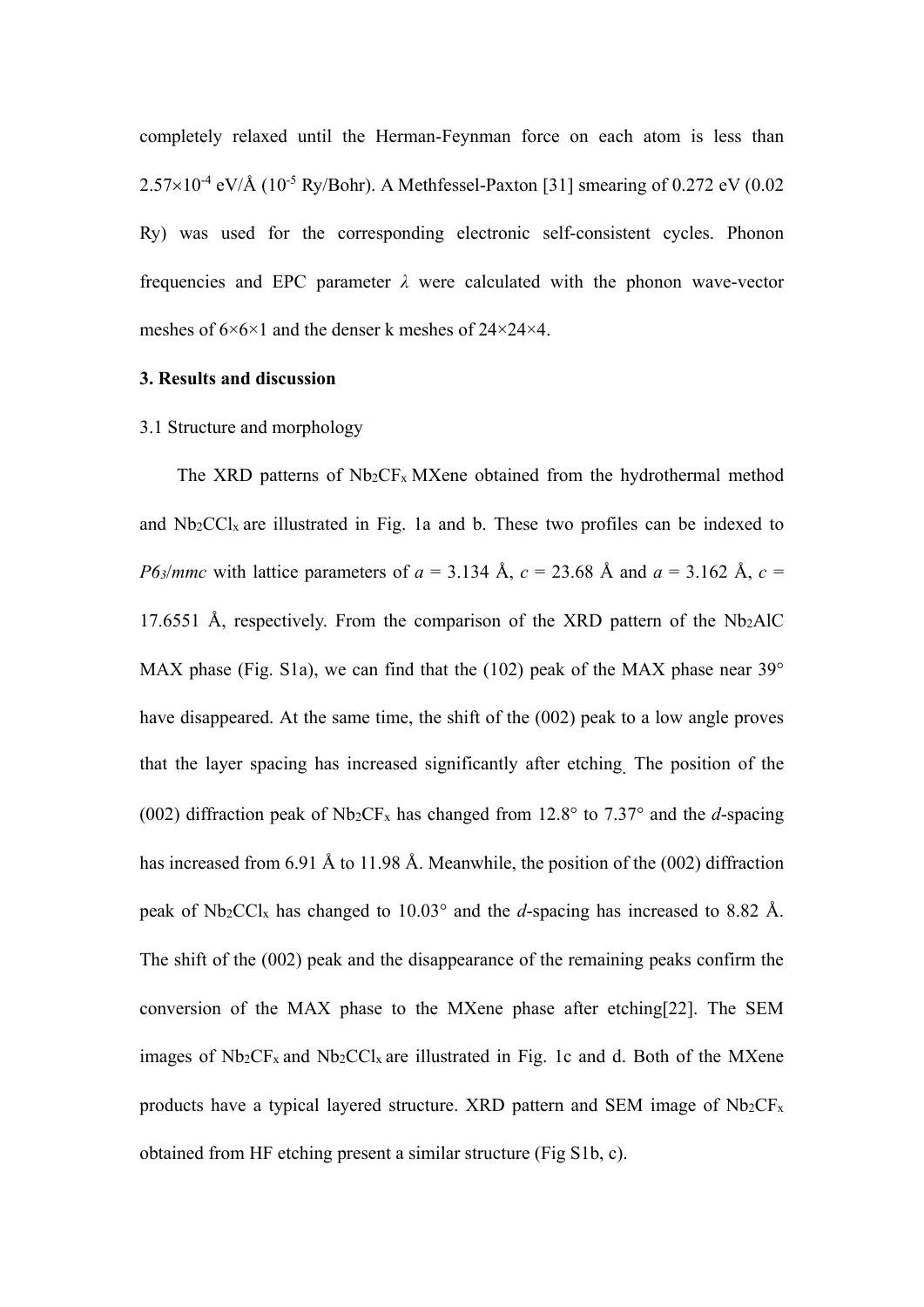We used XPS and EDX to characterize the contents of F and Cl in  $Nb_2CF_x$  and  $Nb<sub>2</sub>CCl<sub>x</sub>$  as shown in Fig. S2. The existence of F and Cl is evidenced by the main peak at 685.6 eV and 199.5 eV, respectively. It can be seen that Al is basically etched away from the results of the elemental composition measured by EDX (Table S2). The content of F and Cl are displayed at the same time in Table S2 and Table S3. It should be noted that carbon pollution is inevitable in XPS and EDX measurement, so the content of C in Table S2 and Table S3 is for reference only. Based on the structural and elemental analysis results, we successfully prepared  $Nb<sub>2</sub>CF<sub>x</sub>$  and  $Nb<sub>2</sub>CCl<sub>x</sub>$ MXenes.



Fig. 1. (a) The XRD pattern of Nb<sub>2</sub>CF<sub>x</sub> prepared by the hydrothermal method, (b) The XRD pattern of the prepared  $Nb<sub>2</sub>CCl<sub>x</sub>$ , The SEM images of (c)  $Nb<sub>2</sub>CF<sub>x</sub>$  and (d)  $Nb<sub>2</sub>CCl<sub>x</sub>$ .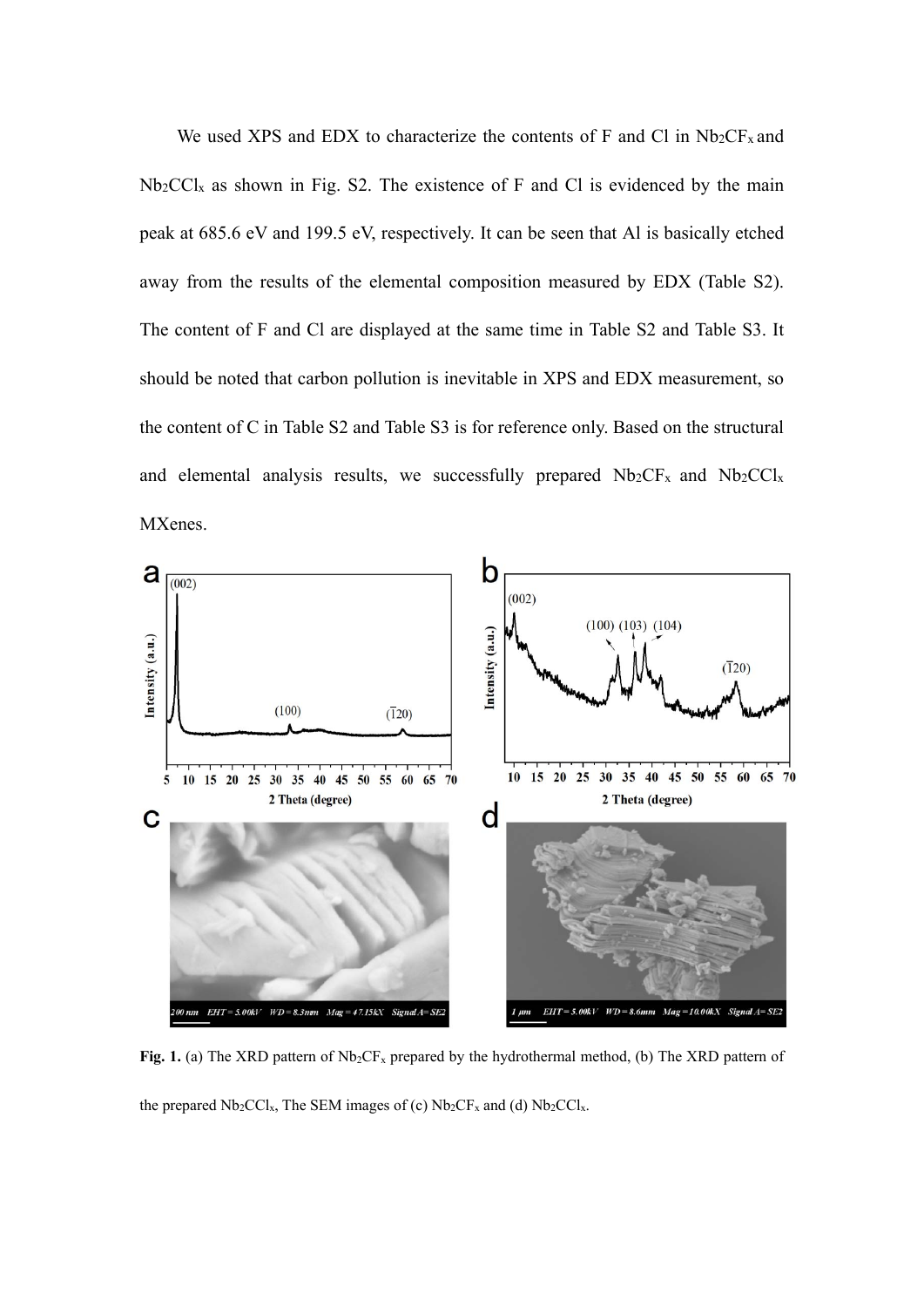### 3.2 Magnetic and electrical measurements

The Meissner effect and zero resistivity are the two most basic and prerequisite features of superconductivity. To study the effect of two different functional groups on the superconductivity of Nb2C-MXene, we measured the dependent curves of magnetization with temperature on  $Nb<sub>2</sub>CF<sub>x</sub>$  and  $Nb<sub>2</sub>CCl<sub>x</sub>$ . The powder sample was put in a plastic capsule with a linear diamagnetic background to measure its magnetization. Figure 2a shows the magnetization versus temperature of  $Nb<sub>2</sub>CF<sub>x</sub>$ synthesized from the hydrothermal method measured at 20 Oe, which does not exhibit superconducting behavior. The temperature dependence of the magnetization of Nb2CClx with zero-field cooling (ZFC) and field cooling (FC) at 20 Oe is illustrated in Fig. 2b. It is apparent that the magnetization of  $Nb<sub>2</sub>CCl<sub>x</sub>$  has a sudden diamagnetic drop at 5.2 K, and the ZFC and FC curves are bifurcated at this temperature. According to the Meissner effect, it can be judged that the  $Nb<sub>2</sub>CCl<sub>x</sub>$  is superconducting, and the  $T_c$  is  $\sim$  5.2 K, comparable to the value of 6 K reported by Kamysbayev et al. [21]. Given the crystallographic density is 5.3  $g/cm<sup>3</sup>$ , from the magnetic susceptibility at 2 K of -0.00342 emu/(g $\cdot$ Oe), the shielding volume fraction is estimated as 22.8%.

Our experimental results show that  $Nb<sub>2</sub>CF<sub>x</sub>$  is not superconducting, which is converse from the recent reports [22, 23]. It should be pointed out that the diamagnetic shielding volume fraction estimated by their magnetic measurements was only about 0.12%, and the zero resistivity (*ρ*) data of the superconductor was absent. To further study the physical properties of  $Nb<sub>2</sub>CF<sub>x</sub>$ , it is necessary to measure the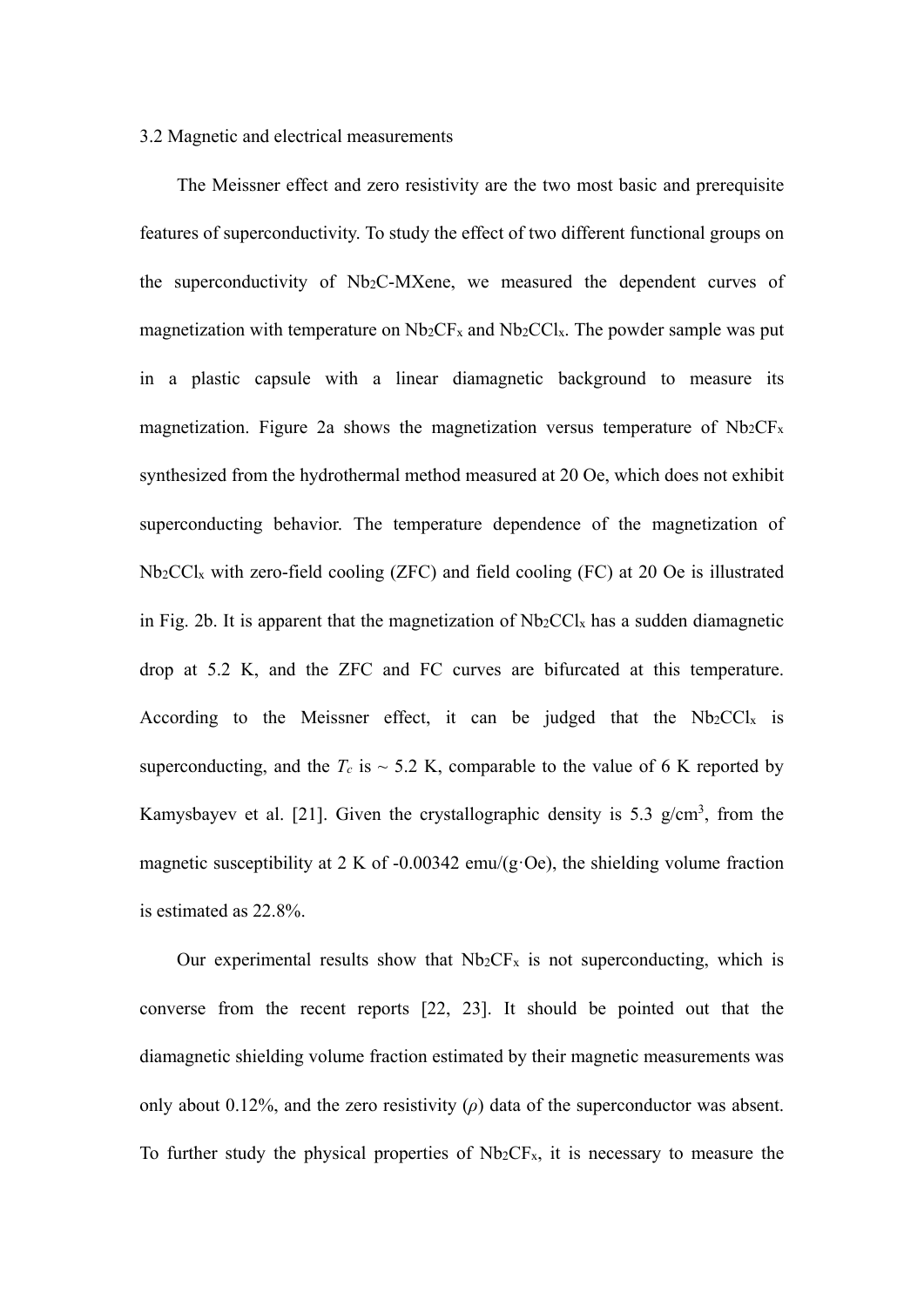resistivity curves with temperature. Figure 2c illustrates the temperature-dependent resistivity of  $Nb<sub>2</sub>CF<sub>x</sub>$  prepared by the hydrothermal method. When the temperature drops below 100 K, the resistivity increasing abruptly, and no superconductivity was detected even the temperature down to 2 K. We also measured the magnetization and resistivity of  $Nb<sub>2</sub>CF<sub>x</sub>$  etched by HF, and the result was similar to that taken from the hydrothermal method, there was no sign of superconductivity (Fig. S3).



Fig. 2. (a) Temperature dependence of magnetization of  $Nb_2CF_x$  (Hydrothermally etched) under 20 Oe field, (b) FC and ZFC curves under 20 Oe field of  $Nb<sub>2</sub>CCl<sub>x</sub>$ , (c) Resistivity versus temperature curve of  $Nb<sub>2</sub>CF<sub>x</sub>$  (Hydrothermally etched), (d) Temperature dependence of resistivity of Nb<sub>2</sub>CCl<sub>x</sub>. The inset illustrates the data of the low-temperature section and how to define the  $T_c$ .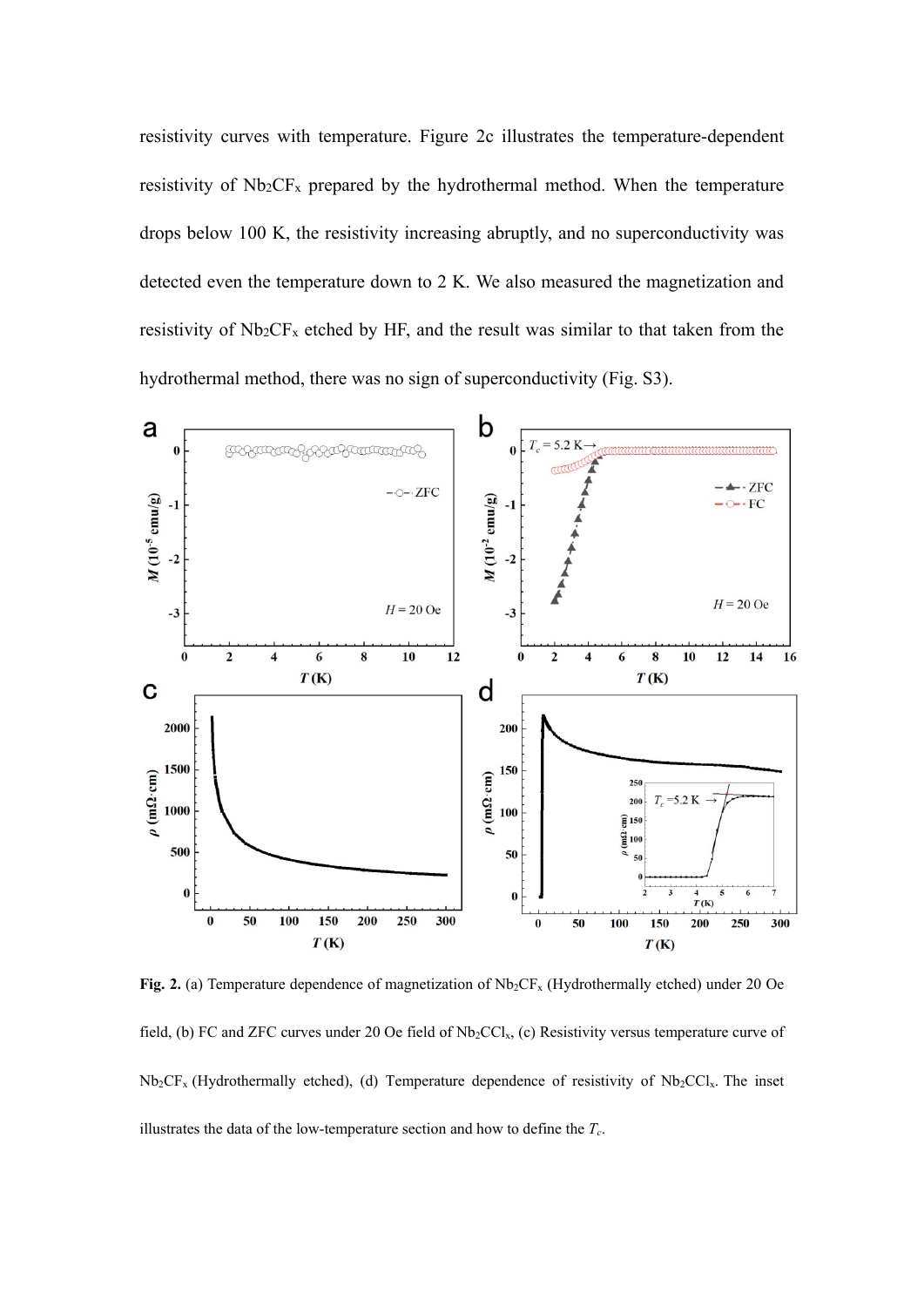As shown in fig. 2d, the resistivity of  $Nb_2CCl_x$  increases by about 42% in the temperature range of 300 K to 8 K, indicating that  $Nb<sub>2</sub>CCl<sub>x</sub>$  behaves more like non-metallic. When the temperature is below 6 K, the resistivity drops suddenly and sharply and then stabilizes to zero after 4 K. This provides very firm evidence for the existence of superconductivity of Nb<sub>2</sub>CCl<sub>x</sub>. The inset of Fig. 2d manifests an enlarged view of the  $\rho$  - *T* curve. We define  $T_c$  as taking the intersection of the tangent of the two lines of the normal state and the dropping state. It can be seen from the illustration that  $T_c$  is  $\sim$  5.2 K, which is similar to data obtained from the magnetic measurement (Fig. 2b).

The AC magnetic susceptibility can provide further information for superconductivity. The real component  $\chi_{ac}$  of the ac susceptibility reveals the diamagnetic shielding, and the imaginary part *χ*ac'' is a measure of the absorption of energy as the sample transitions between the normal to the superconducting states. As shown in fig. 3, both of them change abruptly at around 5.2 K. The transition temperature is the same as the temperature measured by the ZFC and FC curves. Combining the Meissner effect, the measurement of AC susceptibility and resistivity, we are convinced that  $Nb<sub>2</sub>CCl<sub>x</sub>$  is superconducting with  $T<sub>c</sub>$  of 5.2 K.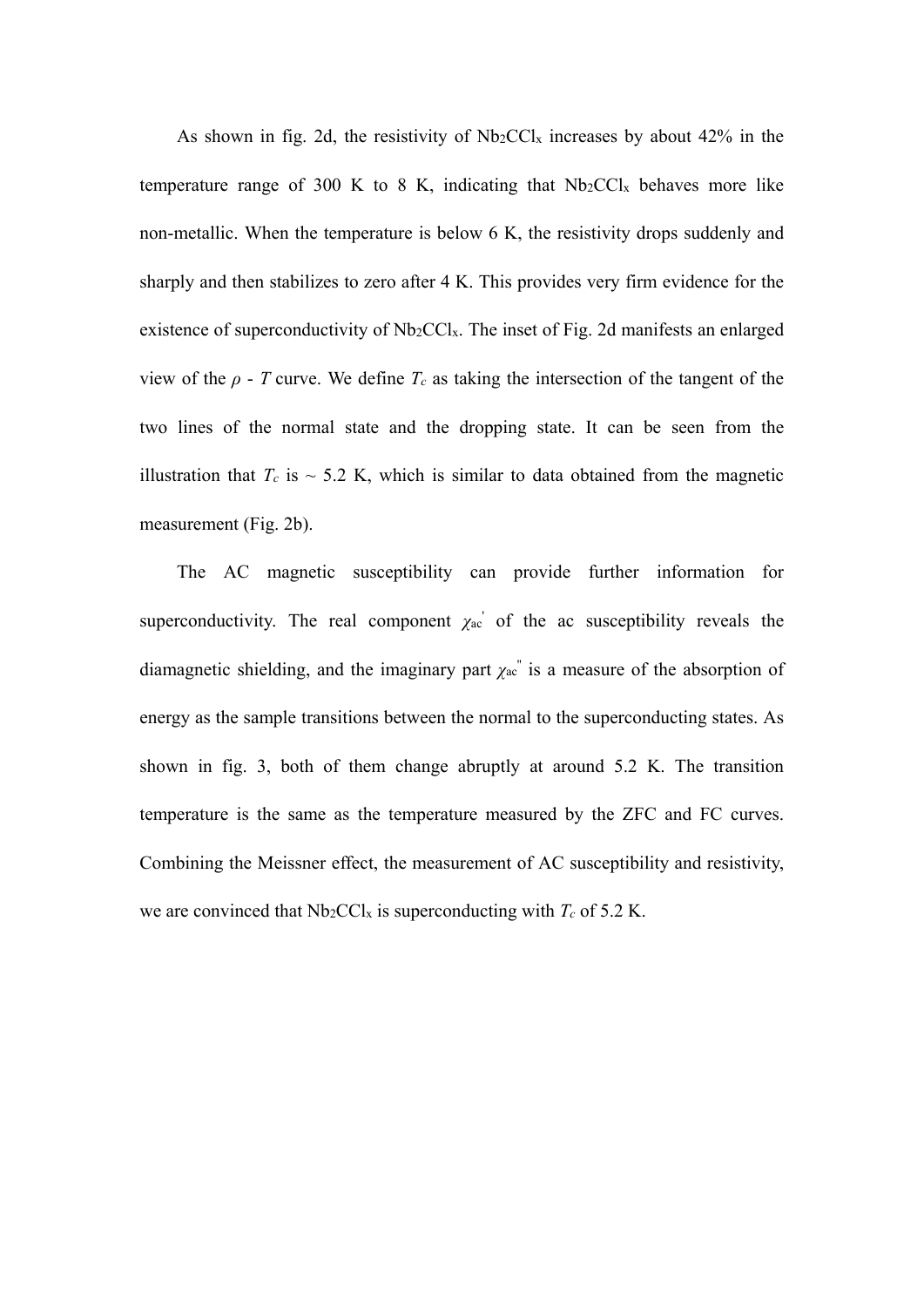

**Fig. 3.** (a) The imaginary magnetic susceptibility  $\chi_{ac}$ <sup>'</sup> and (b) The real magnetic susceptibility  $\chi_{ac}$ ' with temperature of  $Nb<sub>2</sub>CCl<sub>x</sub>$ , indicating a superconducting  $T_c$  of  $\sim$  5.2 K. The harmonic magnetic field and frequency are 5 Oe and 133 Hz, respectively.

### 3.3 Superconducting state parameters of  $Nb<sub>2</sub>CCl<sub>x</sub>$

Generally, we can determine the type of superconductor by the Ginzburg-Landau parameter  $\kappa$ , which is calculated by the fitting upper critical field ( $H_{c2}$ ) and lower critical field (*Hc*1) according to the Ginzburg-Landau theory. To figure out the *Hc*2 and *Hc*1 of Nb2CClx, we measured superconductivity under the various magnetic field at different temperatures. Figure 4 shows the curve of the resistivity versus temperature under different magnetic fields up to 2.8 T. As the magnetic field increases, the  $\rho$ -*T* curve shifts to a lower temperature, indicating that superconductivity is suppressed. At a temperature of 2 K, the superconductivity is still not destroyed when the magnetic field is increased to 2.8 T. The  $\rho$ -*T* curve under different magnetic fields can determine the superconducting parameter  $H_{c2}$ . The  $T_c$  used to determine  $H_{c2}$  is the same as the previous  $T_c$  criterion for resistivity measurement. The inset of Fig. 4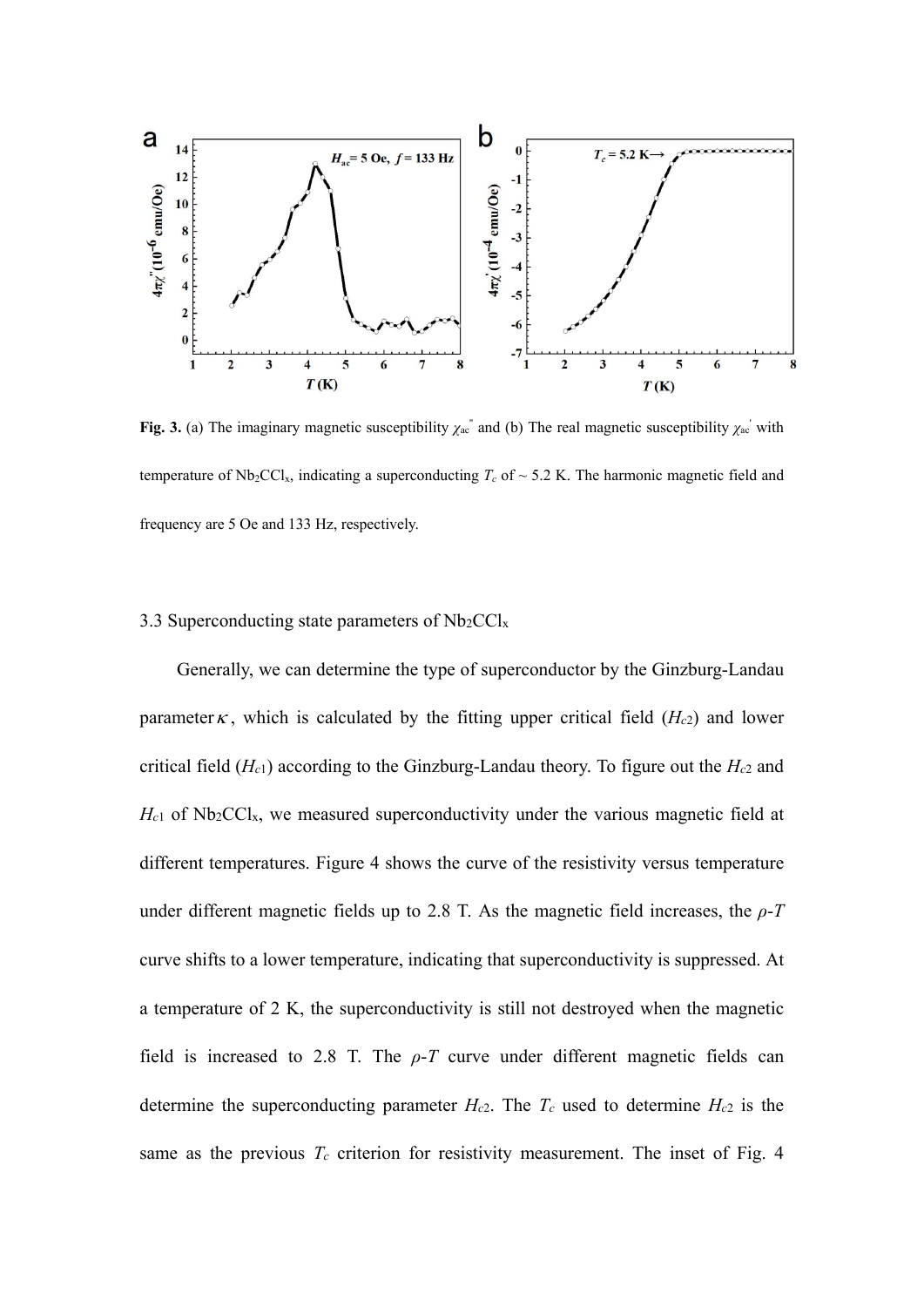indicates the measured value of *Hc*2 and the fitting curve (solid line) according to the Ginzburg-Landau equation [32]:

$$
H_{c2}(T) = H_{c2}(0) \left[ 1 - \left( T / T_c \right)^2 \right] \tag{1}
$$

The obtained value of  $H_c(0)$  is 3.57 T.



Fig. 4. Temperature dependence of resistivity at various magnetic fields from 0.0 to 2.8 T of Nb<sub>2</sub>CCl<sub>x</sub>. The inset illustration shows the experimental value of  $H_{c2}$  determined by the  $\rho$  - *T* curve and the fitted curve with the Ginzburg-Landau theory.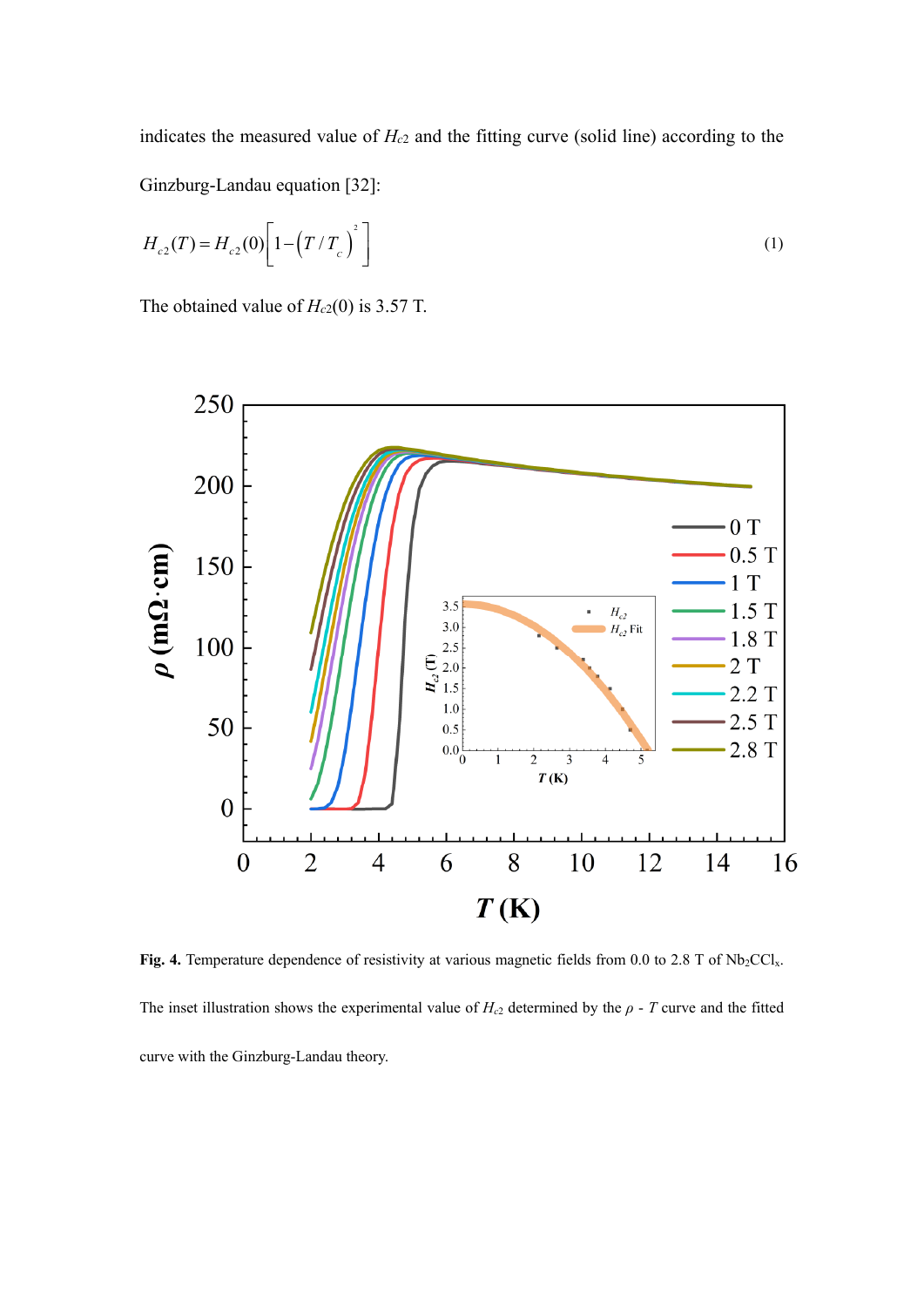Figure 5 shows the magnetic fields dependence of magnetization in the temperature range of 2-4 K. Because there are some paramagnetic impurities in the tested samples, we have made background corrections to the data. The butterfly curves of hysteresis loops depict the typical characteristic of type-II superconductors. In the beginning, the magnetization decreases linearly until the magnetic field exceeds the lower critical field  $(H_c)$ . The inset of Fig. 5 presents the change of  $H_c$ 1 and  $H_c$ 2 with temperature and the fitting curve (solid line) according to the Ginzburg-Landau equation:

$$
H_{c2}(T) = H_{c2}(0) \left[ 1 - \left( T / T_c \right)^2 \right] \tag{2}
$$

$$
H_{c1}(T) = H_{c1}(0) \left[ 1 - \left(T / T_c \right)^2 \right] \tag{3}
$$

The obtained values of *Hc*1(0) and *Hc*2(0) are 0.283 T and 3.3 T.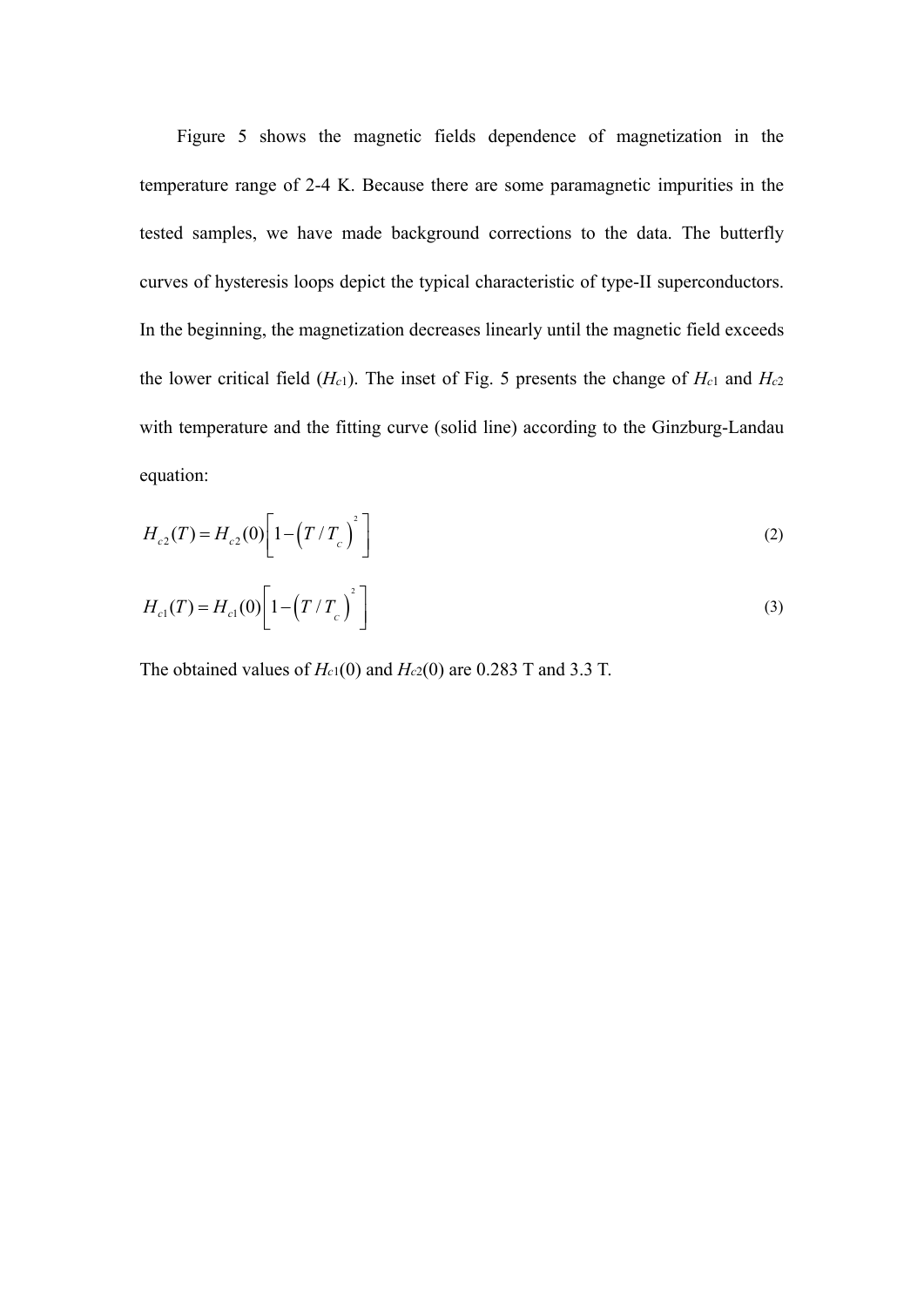

**Fig. 5.** Magnetization (*M*) dependence on the applied magnetic field (*H*) hysteresis loops measured at different temperatures of  $Nb<sub>2</sub>CCl<sub>x</sub>$ . The inset illustration shows the experimental value of  $H<sub>c1</sub>$  and  $H<sub>c2</sub>$ determined by the hysteresis curve and the fitted curve (solid line) with the Ginzburg-Landau theory.

The coherence length *ξGL* and penetration depth *λGL* can be determined by the equation for the critical fields:

$$
H_{c2}(0) = \frac{\Phi_0}{2\pi \xi_{GL}^2}
$$
 (4)

$$
H_{c1}(0) = \frac{\Phi_0}{4\pi\lambda_{GL}^2} \ln \frac{\lambda_{GL}}{\xi_{GL}} \tag{5}
$$

Where  $\Phi_0 = \frac{h}{2\epsilon}$  $\Phi_0 = \frac{n}{2e}$  is the flux quantum, *H<sub>c2</sub>*(0) is the Ginzburg-Landau fitting data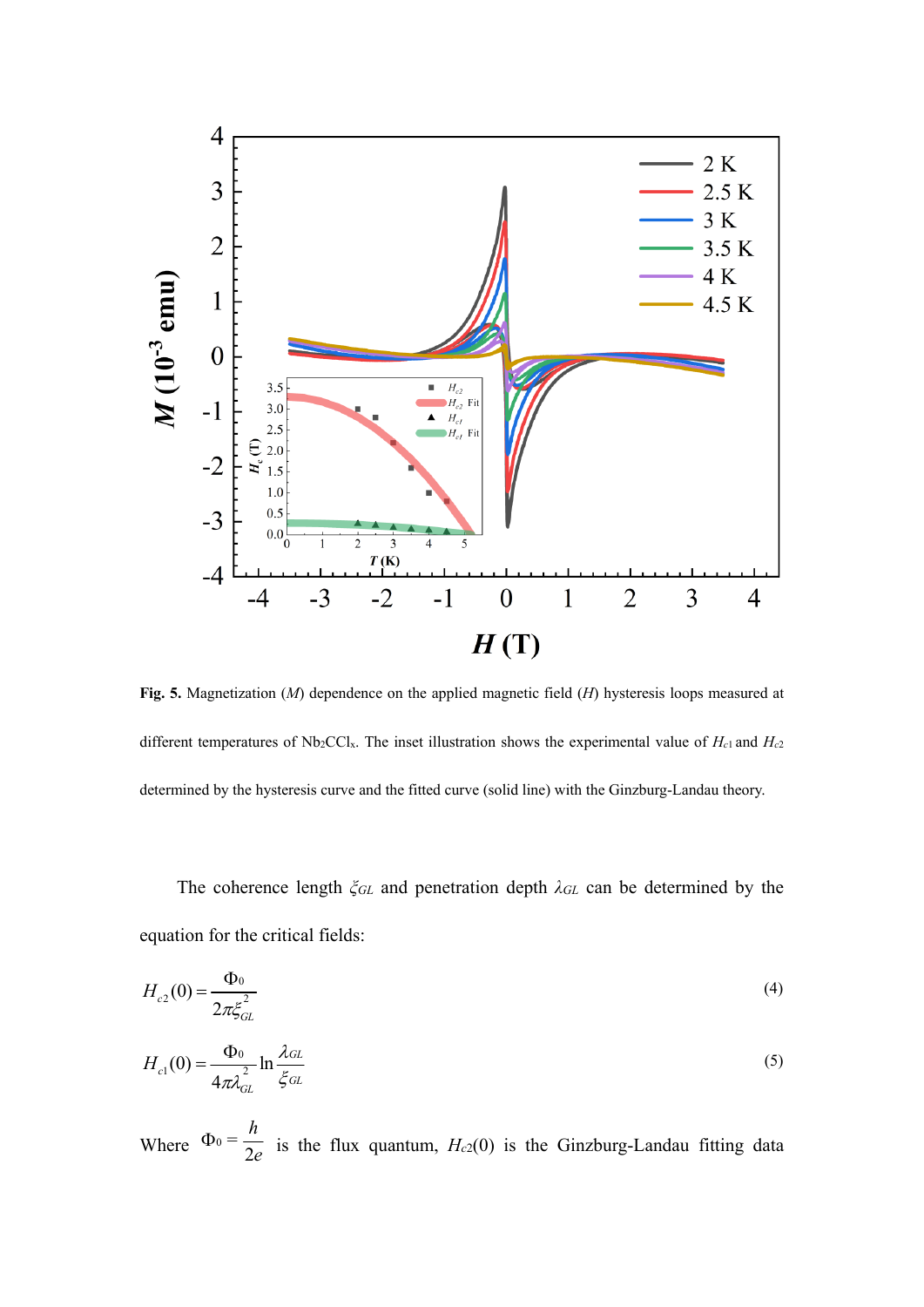from the *ρ*-*T* curve. In this way, we obtained the coherence length *ξGL* = 96.08 Å and penetration depth  $\lambda_{GL} = 231.36$  Å.

The superconducting thermodynamic critical field  $H_c(0)$  can be determined by the geometric mean of  $H_c(0)$  and  $H_c(0)$  as  $H_c(0) = \sqrt{H_c(0) \times H_c(0)}$  [32], the calculated value is to be 0.97 T. According to Ginzburg-Landau theory,  $H_{c2}$  and  $H_c$ have the following relationship:  $H_{c2} = \sqrt{2\kappa_{GL}}H_c$ . Thus, the Ginzburg-Landau parameter  $\kappa_{GL}$  is estimated to be 2.41. This parameter also confirms that Nb<sub>2</sub>CCl<sub>x</sub> is a type-II superconductor. The superconducting parameters of Nb2CCl<sub>x</sub> are summarized in Table 1.

| Parameter                        | Unit        | Value  |
|----------------------------------|-------------|--------|
| $\mathcal{T} _c$                 | $\rm K$     | 5.2    |
| $H_{c1}$                         | $\mathbf T$ | 0.28   |
| $H_{c2}$                         | $\mathbf T$ | 3.57   |
| $H_c$                            | $\mathbf T$ | 0.99   |
| $\zeta$ GL                       | Å           | 96.08  |
| $\lambda$ GL                     | Å           | 231.36 |
| $\kappa_{\scriptscriptstyle GL}$ | ---         | 2.41   |

**Table 1.** Superconducting parameters of  $Nb<sub>2</sub>CCl<sub>x</sub>$ 

# 3.4 The effect of structure and localization on superconductivity

Our experimental results clearly show that  $Nb<sub>2</sub>CCl<sub>x</sub>$  is superconducting while  $Nb<sub>2</sub>CF<sub>x</sub>$  is not. In addition to the different functional groups, it can be found from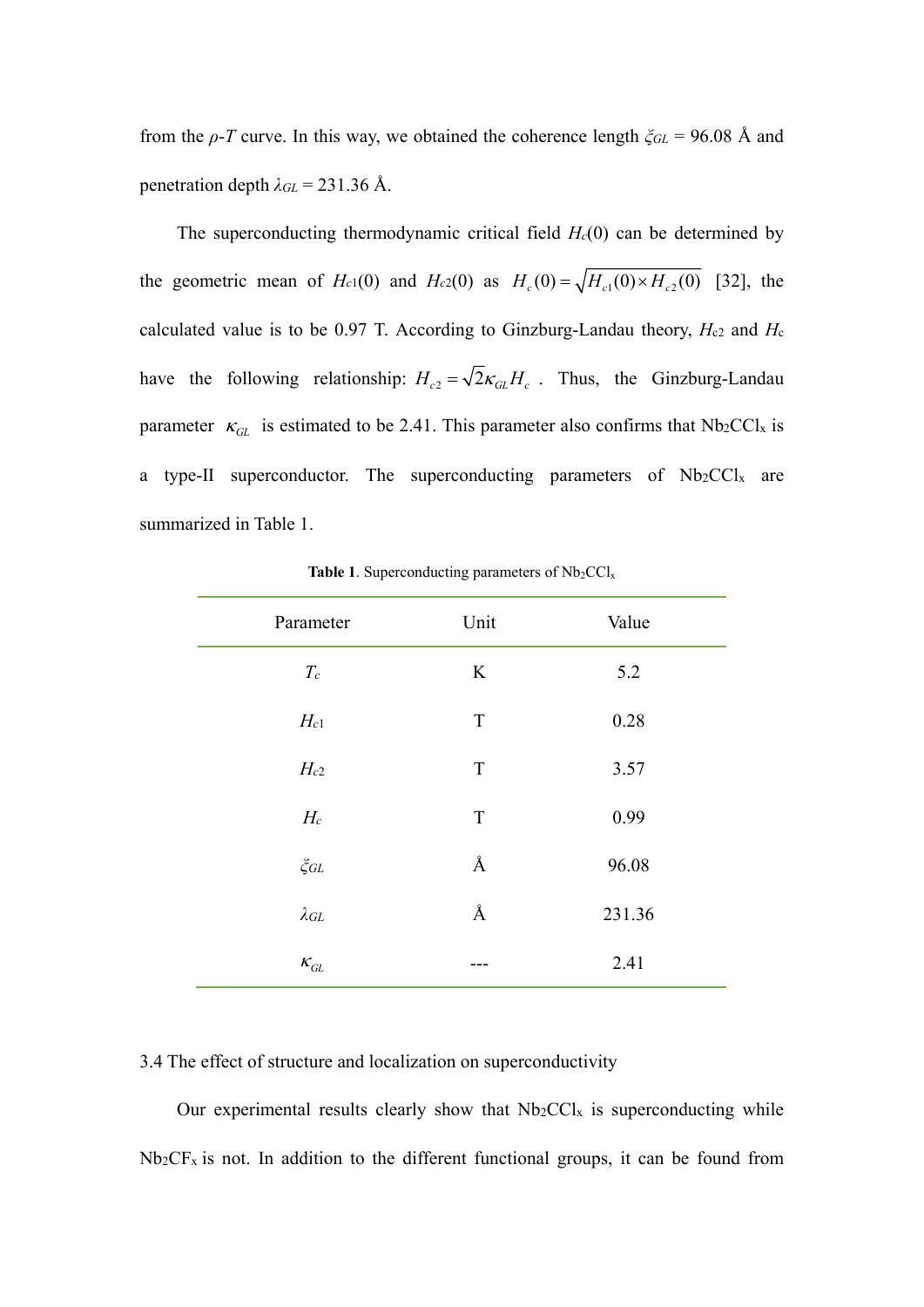Fig.1ab and Fig. S1 that the layer distances of the three samples are different. It is well established that annealing can reduce layer spacing of MXenes [33, 34]. To verify whether the layer spacing has an effect on the superconductivity, we annealed Nb<sub>2</sub>CF<sub>x</sub> under a vacuum at 250 °C. It was shown that the interlayer spacing of Nb<sub>2</sub>CF<sub>x</sub> was reduced from 11.98 Å to 8.82 Å after annealing, which was similar to the value of Nb2CClx. The XRD patterns before and after annealing are illustrated in Fig. S4a, only the (002) peak is shifted and no other impurities are introduced. However, magnetic measurement shows the annealed Nb2CFx sample is still not superconducting (Fig. S4b). Therefore, we confirm that the functional group is the main reason that affects the superconducting performance, not the layer spacing. Table S1 gives the different structural parameters of  $Nb_2CCl_x$  and  $Nb_2CF_x$  and annealed Nb<sub>2</sub>CF<sub>x</sub>.

From 10 K to 150 K, we found that the  $\rho$ -*T* curves of Nb<sub>2</sub>CF<sub>x</sub> and Nb<sub>2</sub>CCl<sub>x</sub> are very similar. This non-metallic behavior can be illuminated as the two-dimensional weak localization (WL) of charge carriers caused by the disorder. We fitted the resistivity data based on the function:

$$
\rho = \frac{1}{\sigma_0 + a \, T^2} + b \, T^2 \tag{6}
$$

where  $\sigma_0 = 1/\rho_0$  is the residual conductivity,  $aT^{-1/2}$  is related to quantum correction from the electron-electron interaction, and the second term describes the high temperature part [35-39]. As shown in Fig. 6, this model describes the two experimental data very well ( $R^2 = 0.99$ ) and give the fit parameters for Nb<sub>2</sub>CF<sub>x</sub>:  $\sigma_0 =$ 1.364×10<sup>-4</sup> mΩ<sup>-1</sup>⋅cm<sup>-1</sup>, *a* = 2.247×10<sup>-4</sup> mΩ<sup>-1</sup>⋅cm<sup>-1</sup>⋅K<sup>-1/2</sup>, and *b* = -6.065×10<sup>-4</sup>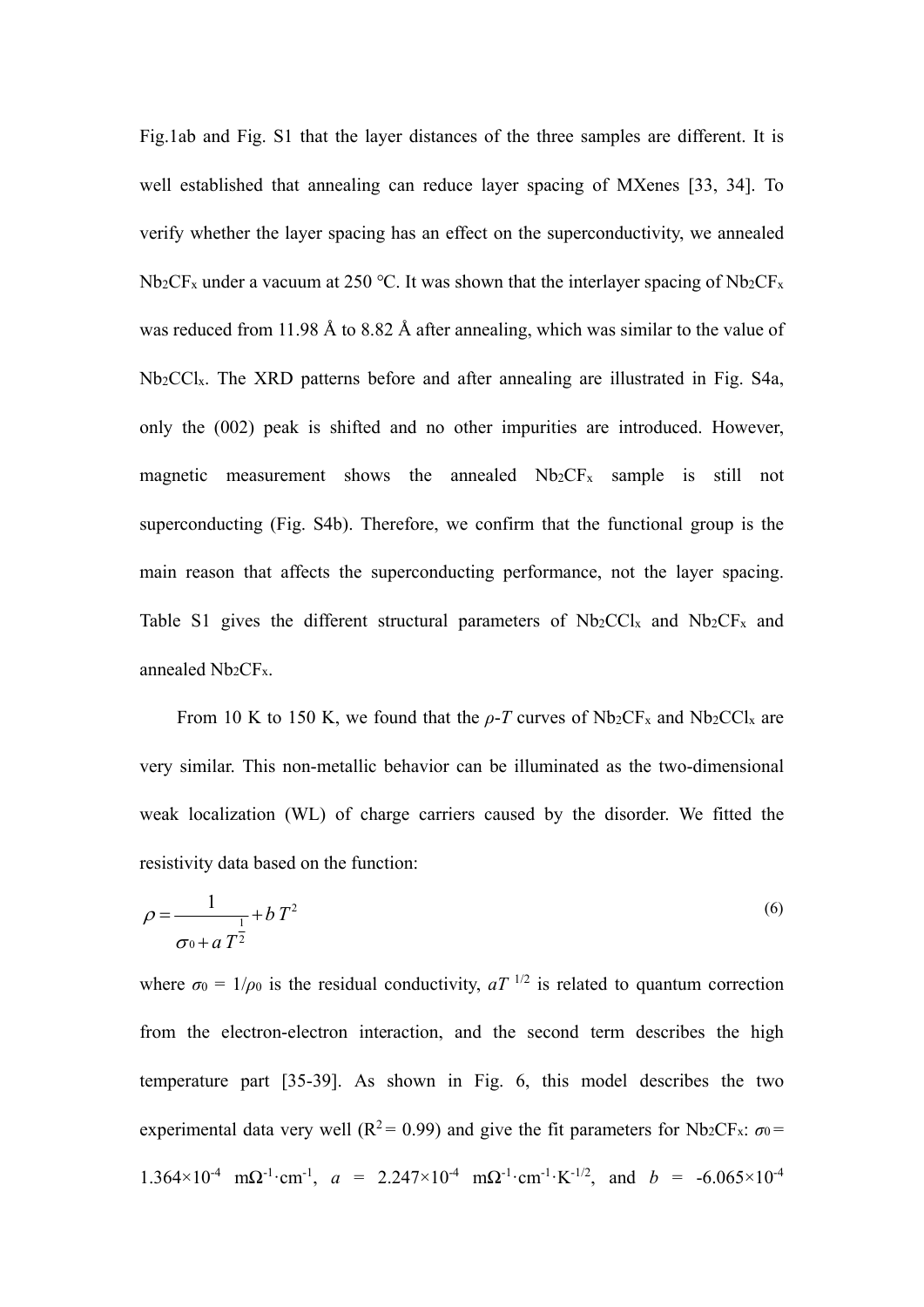mΩꞏcmꞏK-2; and for Nb2CClx: *σ*0 = 4.17×10-3 mΩ-1ꞏcm-1, *a* = 2.15×10-4 m $\Omega^{-1}$ ·cm<sup>-1</sup>·K<sup>-1/2</sup>, and *b* = 6.55×10<sup>-4</sup> m $\Omega$ ·cm·K<sup>-2</sup>. It should be noted that magnetoresistance measurements on Nb2C-MXene etched by hydrofluoric acid also manifested similar weak localization behavior [40].



**Fig. 6.** The WL fitting curve of resistivity of (a)  $Nb<sub>2</sub>CF<sub>x</sub>$ , and (b)  $Nb<sub>2</sub>CCl<sub>x</sub>$ .

More importantly, parameter *a* is related to the disorder, which is enhanced with the increase of the disorder increases [41]. Meanwhile, the weak localization effect weakens electron-phonon interactions, that is to say, superconductivity is suppressed [42]. The parameter *a* follows the relation:

$$
a = \lambda_F^4 \left(\frac{ne^2}{h}\right)^{3/2} \frac{(2m^*k_B)^{1/2}}{h} \sigma_0^{-1/2}
$$
 (7)

$$
\lambda_F \propto N(E_F) \tag{8}
$$

The density of states on the Fermi surface (*N(EF)*) directly affects the formation of Cooper pairs, which is the premise of superconductivity. Taking the obtained WL fitting parameters into formula (7), we draw a conclusion that  $\lambda_F$  of Nb<sub>2</sub>CF<sub>x</sub> is smaller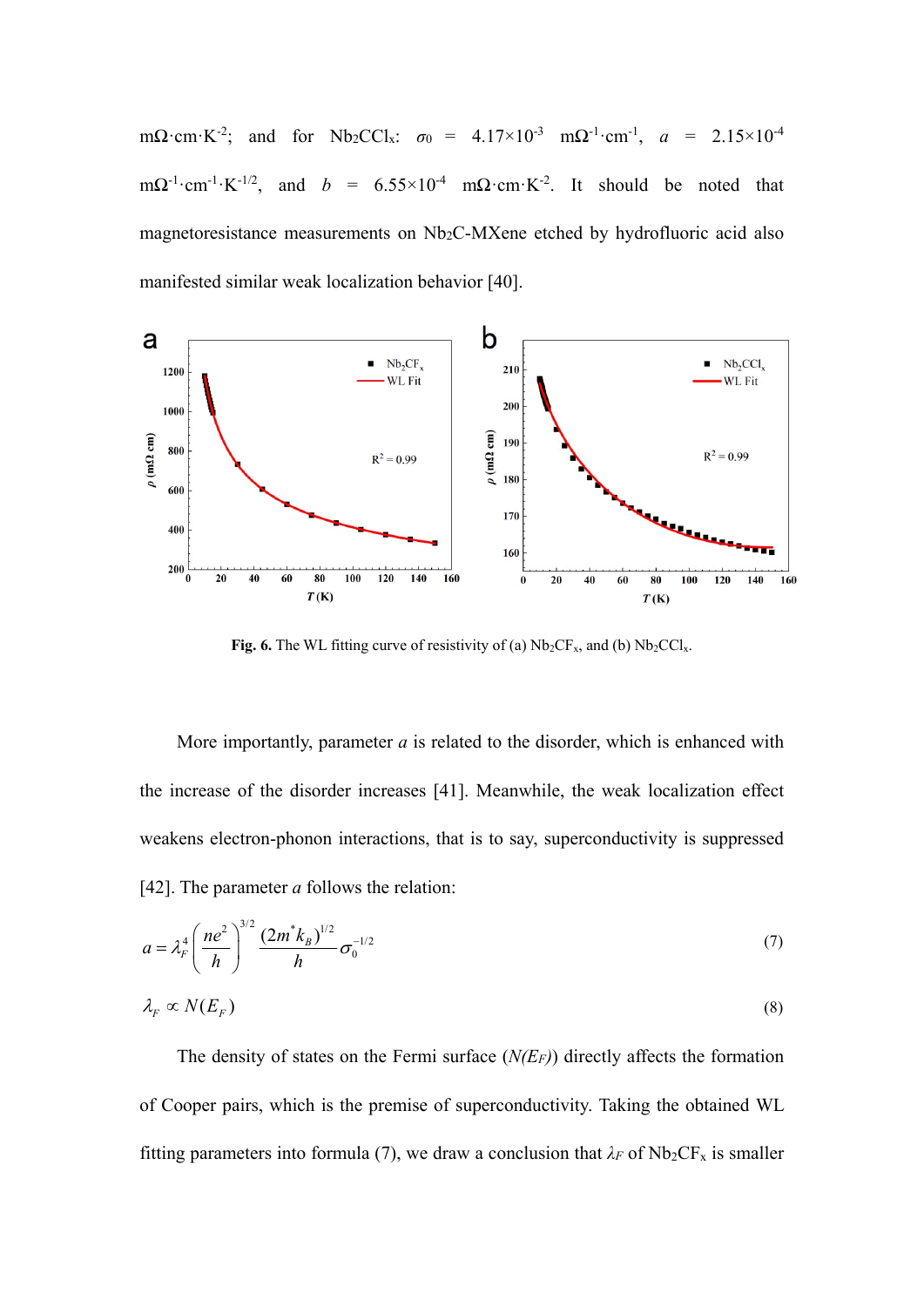than  $Nb_2CCl_x$ . Considering *N(EF)* is directly proportional to  $\lambda_F$  (formula (8)), *N(EF)* of  $Nb<sub>2</sub>CCl<sub>x</sub>$  is more than that of  $Nb<sub>2</sub>CF<sub>x</sub>$ . Our following theoretical calculations also support the conclusion. Thus, the functional group of  $Nb<sub>2</sub>C-MXene$  will result in different extents of carriers localization and significantly change *N(EF)*, which may be the main reason why  $Nb<sub>2</sub>CCl<sub>x</sub>$  is superconducting, whereas  $Nb<sub>2</sub>CF<sub>x</sub>$  is not.

#### 3.5 Theoretical calculations

To get an insight into the superconductivity of Nb2C-MXene, we performed DFT calculations using the QUANTUM-ESPRESSO package, which was widely used to compute the surface properties [43-46]. In order to reduce the computational cost, we adopted a structure nominally composed of  $Nb_2CCl_2$  ( $Nb_2CF_2$ ) [21], which was indexed to the space group  $P6_3/mmc$  with optimized lattice constants  $a = 3.33$  (3.20) Å and  $c = 19.12$  (17.00) Å, respectively (Fig. 7a). Fig. 7b show the first Brillouin zone of Nb<sub>2</sub>CCl<sub>2</sub> and the Highly symmetric paths  $\Gamma \rightarrow K \rightarrow M \rightarrow A$ . This structure is dynamically stable, as no imaginary phonon frequency appears in the Brillouin zone (Fig. 7c). We calculate the  $T_c$  by using the McMillan-Allen-Dynes parameterized Eliashberg equation [47],

$$
T_c = \frac{\omega_{\text{log}}}{1.2} \exp\left(-\frac{1.04(1+\lambda)}{\lambda - \mu^*(1+0.62\lambda)}\right)
$$
(9)

where *ω*log is the logarithmic averaged phonon frequency and λ is the total electron-phonon coupling constant.

Figure S5 illustrates the range of *Tc* variation with Coulomb repulsion pseudopotential  $\mu^*$ . The calculated value of  $T_c$  decreases with increasing  $\mu^*$ . An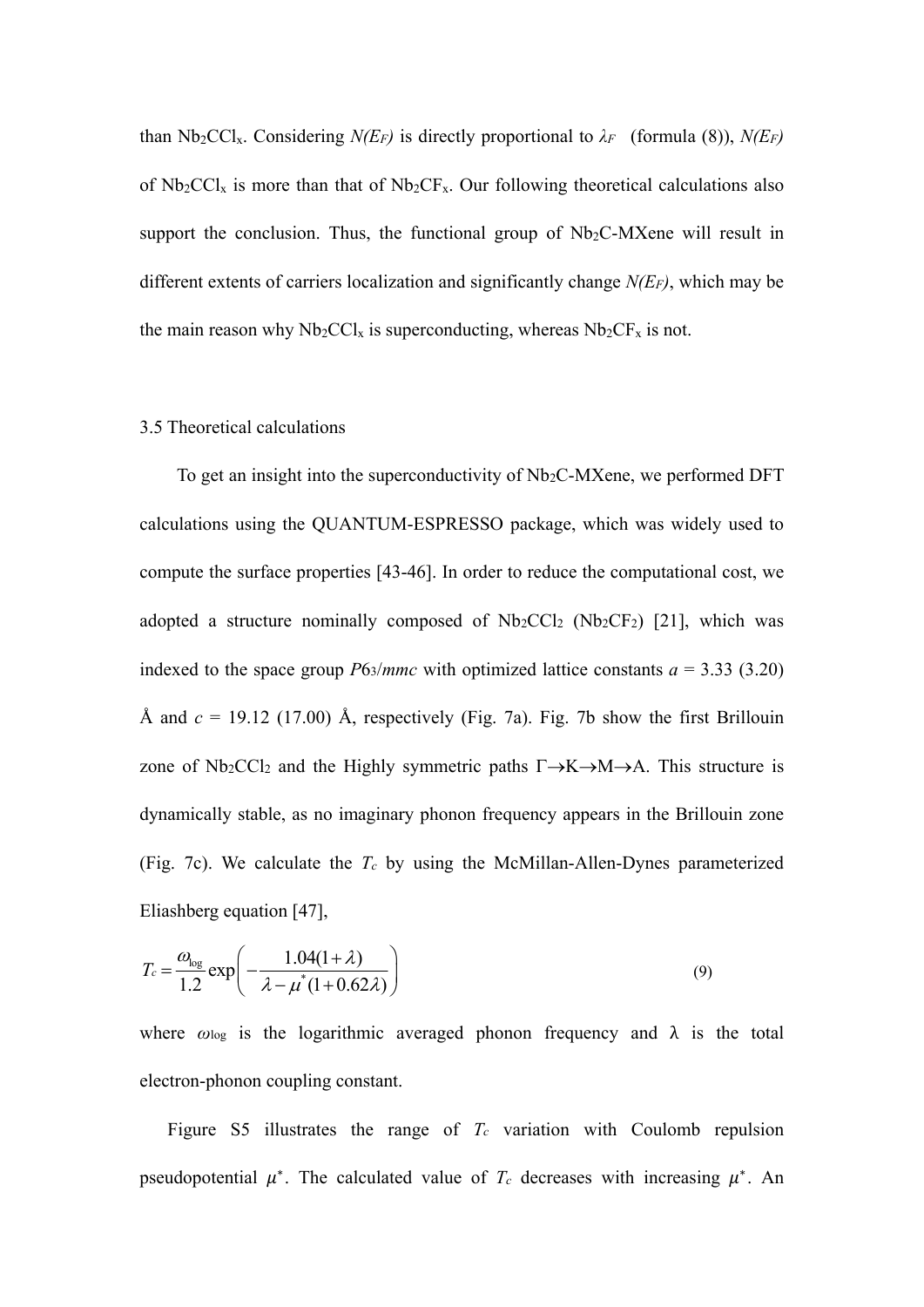estimated value of  $T_c$  is 5.3 K with  $\mu^* = 0.1$ , which is a reasonable value used widely in the literature [48-54]. The results show that  $Nb<sub>2</sub>CCl<sub>2</sub>$  is a BCS superconductor. Phonon density of states (PHDOS) and Eliashberg function  $\alpha^2 F(\omega)$  for Nb<sub>2</sub>CCl<sub>2</sub> are shown in Figs. 7d and 7e. Their peaks almost coincide. The densities of state of low frequency modes accounts for most of PHDOS. The low frequency vibration modes below 200 cm<sup>-1</sup> induce the main electron-phonon coupling. The electron-phonon coupling constant  $\lambda$  is 0.63. Phonon softening has a great effect on superconductivity. The noticeable low frequency soft phonons at  $\frac{1}{2}$ 2 TK with significant big linewidth (Fig. 7c) led to the peak of Eliashberg spectral function.



Fig. 7. (a) Crystal structure of Nb<sub>2</sub>CCl<sub>2</sub> in unit cell with space group *P63/mmc*, (b) The first Brillouin zones, (c) Phonon dispersion with phonon linewidth  $\gamma_{qv}$  in red bubble, (d) Phonon density of states, (e) Eliashberg function  $\alpha^2 F(\omega)$  and  $\lambda(\omega)$ .

Rather, our calculations show that the Nb2CF2 with space group *P*63/*mmc* is dynamically unstable. As shown in Fig. S6, the phonon mode with significant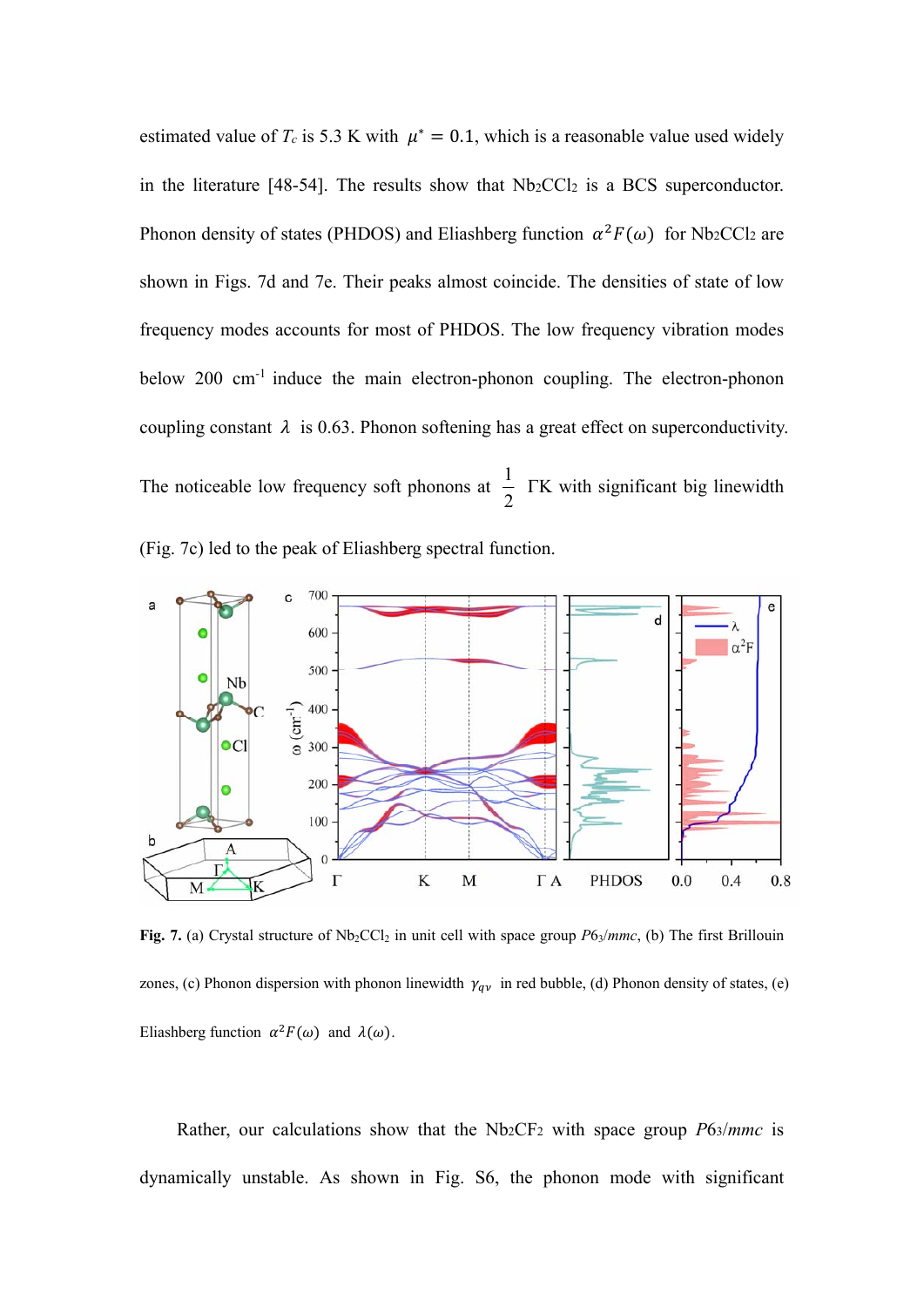imaginary frequency at high symmetric point M indicates that the Nb<sub>2</sub>CF<sub>2</sub> prefers to form  $(2\times2\times1)$  CDW phase than the normal phase. The calculated electronic structures show that the  $N(E_F)$  of  $Nb_2CCl_2$  of 3.2 states/eV/cell is larger than that of  $Nb_2CF_2$  of 2.6 states/eV/cell (Fig. S7 and S8), which is consistent with our previous transport experimental analysis and may dominate whether or not superconductivity occurs. The present studies thus should give valuable insight into the precise ground state structure of Nb<sub>2</sub>C-MXene and the surface-groups- dependent superconductivity.

### **5. Conclusion**

In summary, the role of surface functional groups to superconductivity in Nb2C-MXene has been investigated by experiments and DFT calculations. We have corroborated that Nb2C-MXene with Cl functional group is superconducting and belongs to the type-II superconductor, while  $Nb<sub>2</sub>CF<sub>x</sub>$  with F functional group is not superconducting. The different functional groups of Nb<sub>2</sub>C-MXene affect the carrier localization and significantly change the density of states on the Fermi surface, which may lead to superconductivity emergence or not. What needs illustration is that these two Nb2C-MXenes were synthesized by different methods. It would be highly interesting to fabricate  $Nb<sub>2</sub>CF<sub>x</sub>$  by the high-temperature molten salts method and examine its superconductivity. Our results clarify the inconsistencies in the current researches and provide an insight into the superconductivity of MXenes materials.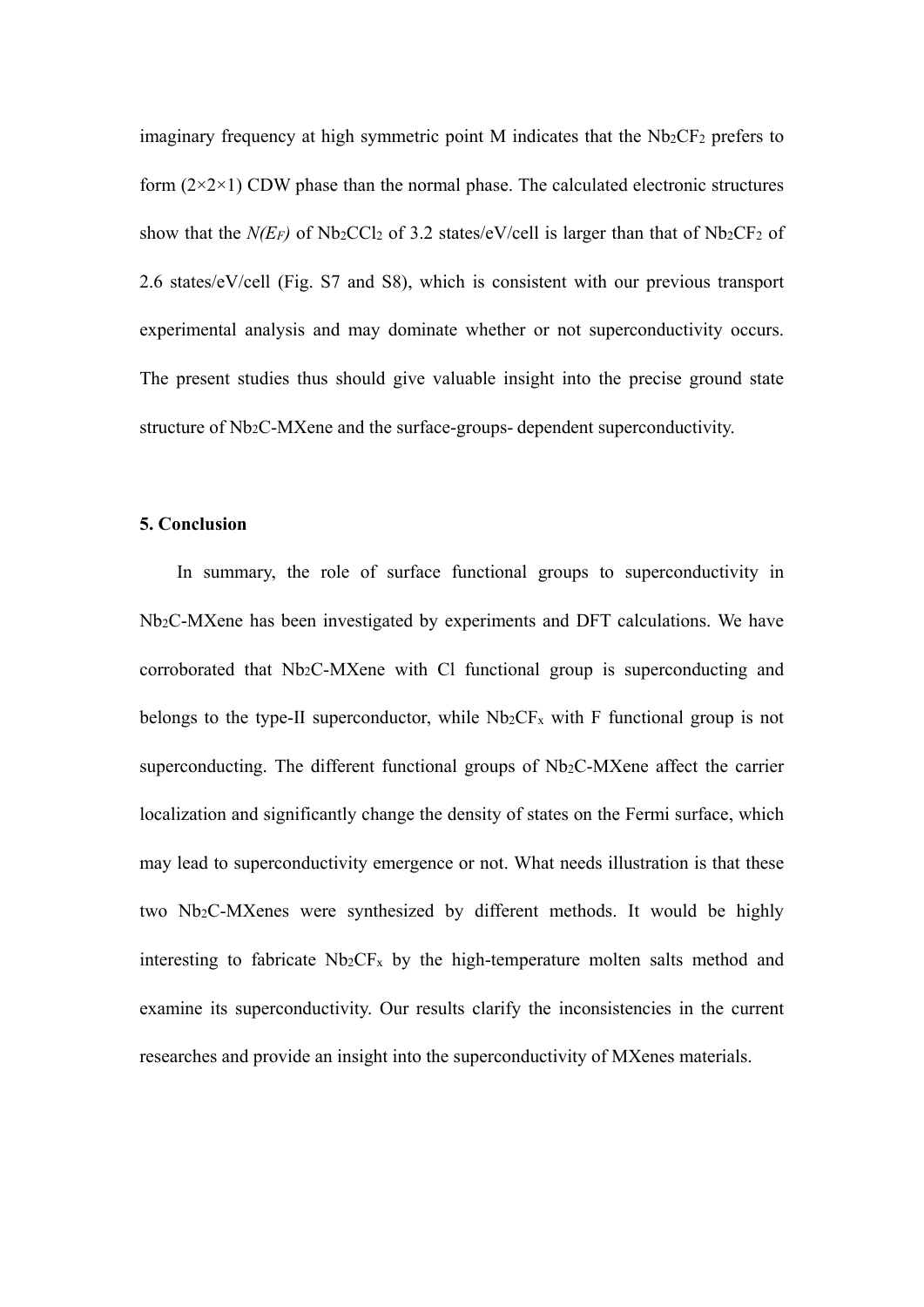# **Declaration of Competing Interest**

We declare that we do not have any known competing financial interests or personal relationships that could have appeared to influence the work reported in this paper.

### **Acknowledgements**

This work was supported by the Key Technologies R&D Program of Guangzhou City (No. 201704020182 and 201803030008), Guangzhou Basic and Applied Basic Research Foundation (No. 202102080166), and Open Foundation of Guangxi Key Laboratory of Processing for Non-ferrous Metals and Featured Materials, Guangxi University (No. 2021GXYSOF11).

# **Supplementary materials**

Supplementary material associated with this article can be found, in the online version, at doi:10.1016/j.surfin.XXXX.XXXXXX.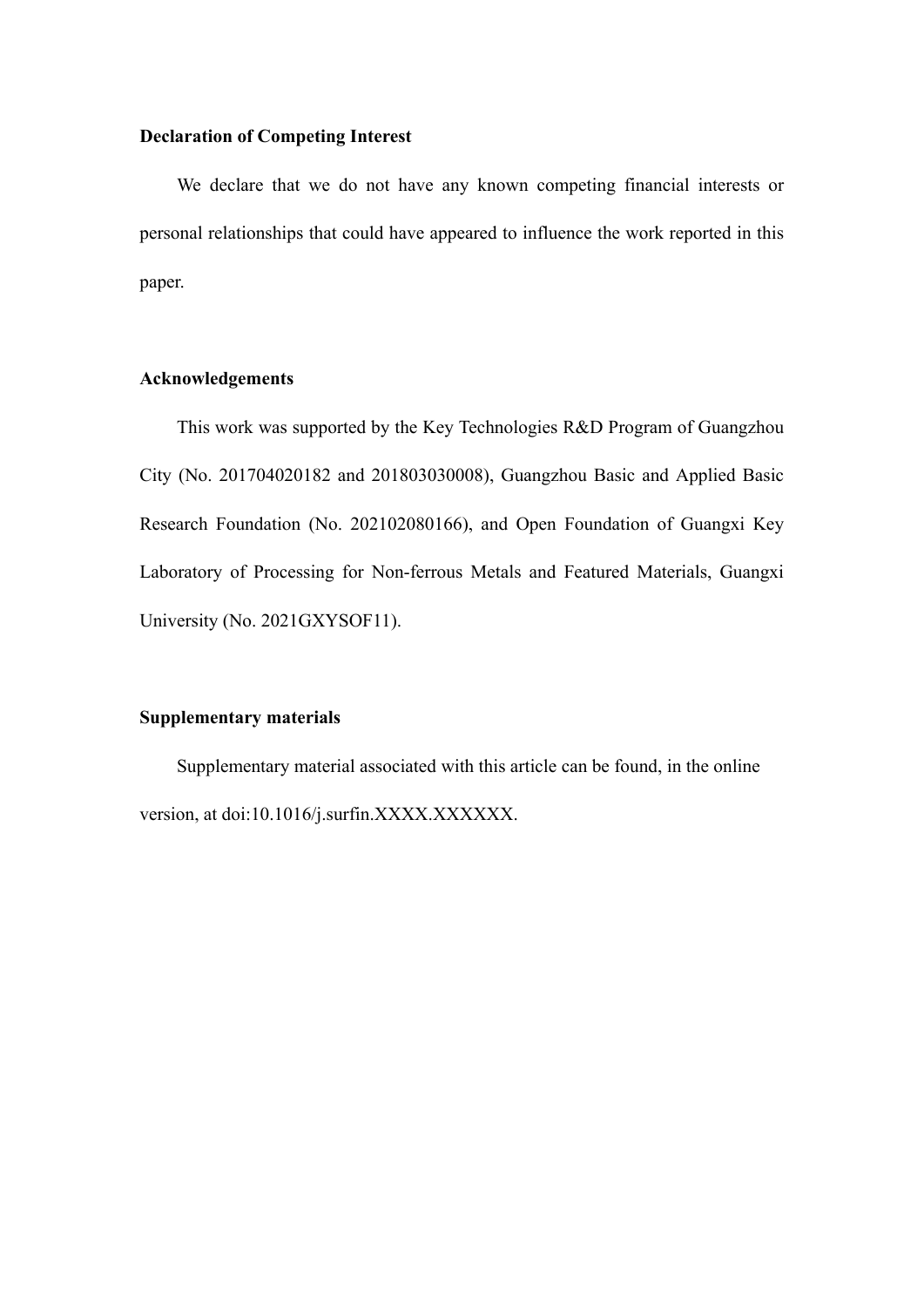#### **References**

[1] M. Naguib, M. Kurtoglu, V. Presser, J. Lu, J. Niu, M. Heon, et al., Two-Dimensional Nanocrystals Produced by Exfoliation of Ti<sub>3</sub>AlC<sub>2</sub>, Adv. Mater. 23 (2011) 4248–4253. https://doi.org/10.1002/adma.201102306.

[2] M. Naguib, O. Mashtalir, J. Carle, V. Presser, J. Lu, L. Hultman, et al., Two-Dimensional Transition Metal Carbides, ACS Nano 6 (2012) 1322–1331. https://doi.org/10.1021/nn204153h.

[3] B. Anasori, M.R. Lukatskaya, Y. Gogotsi, 2D metal carbides and nitrides (MXenes) for energy storage, Nat. Rev. Mater. 2 (2017) 16098. https://doi.org/10.1038/natrevmats.2016.98.

[4] H. Kim, B. Anasori, Y. Gogotsi, H.N. Alshareef, Thermoelectric Properties of Two-Dimensional Molybdenum-Based MXenes, Chem. Mater. 29 (2017) 6472–6479. https://doi.org/10.1021/acs.chemmater.7b02056.

[5] J. Zhou, J. Palisaitis, J. Halim, M. Dahlqvist, Q. Tao, I. Persson, et al., Boridene: Two-dimensional Mo4/3B2-x with ordered metal vacancies obtained by chemical exfoliation, Science 373 (2021) 801–805. https://doi.org/10.1126/science.abf6239.

[6] M. Naguib, M.W. Barsoum, Y. Gogotsi, Ten Years of Progress in the Synthesis and Development of MXenes, Adv. Mater. 33 (2021) 2103393. https://doi.org/10.1002/adma.202103393.

[7] M. Naguib, J. Halim, J. Lu, K.M. Cook, L. Hultman, Y. Gogotsi, M.W. Barsoum, New Two-Dimensional Niobium and Vanadium Carbides as Promising Materials for Li-Ion Batteries, J. Am. Chem. Soc. 135 (2013) 15966–15969.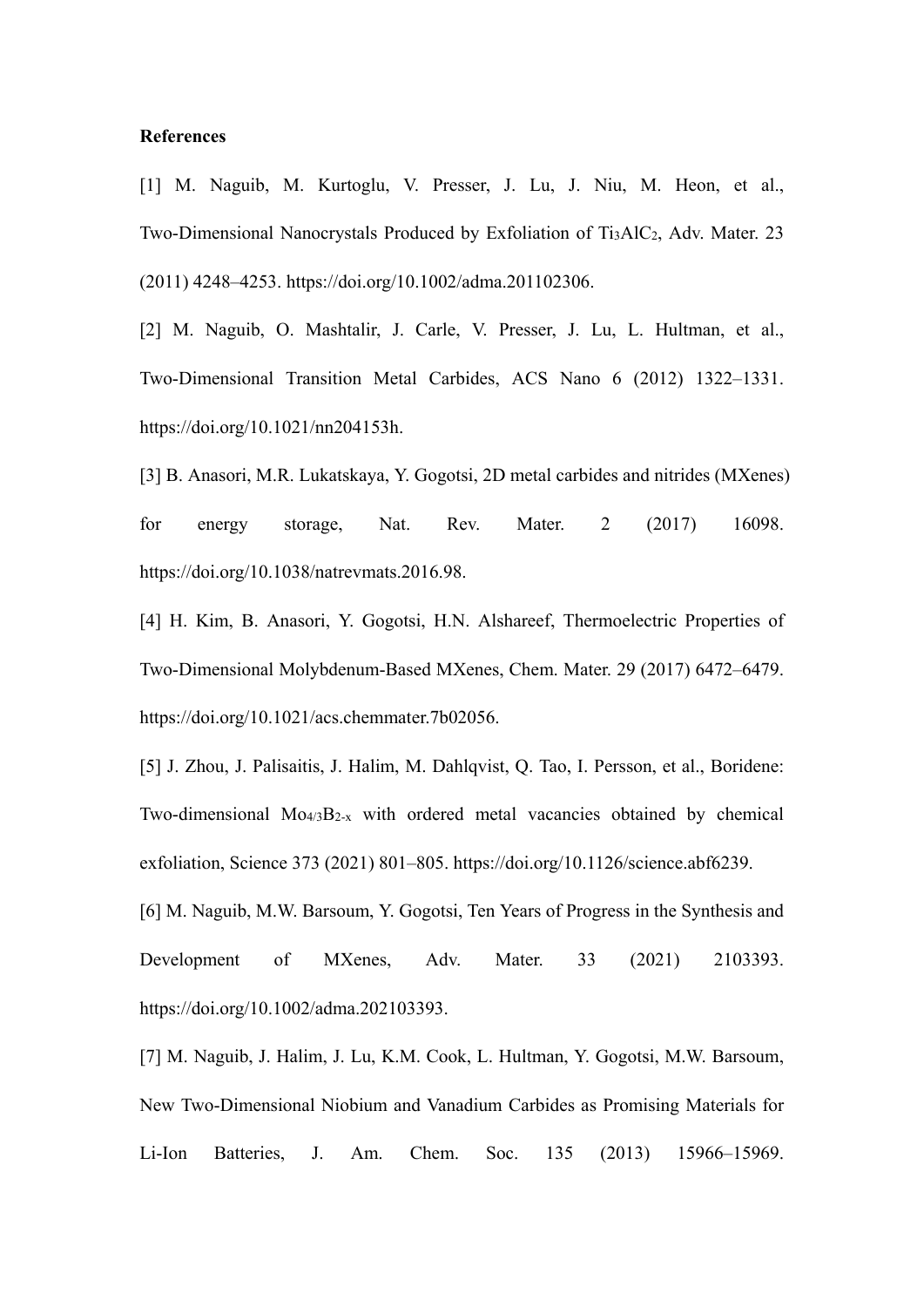https://doi.org/10.1021/ja405735d.

[8] M. Khazaei, M. Arai, T. Sasaki, M. Estili, Y. Sakka, Two-dimensional molybdenum carbides: potential thermoelectric materials of the MXene family, Phys. Chem. Chem. Phys. 16 (2014) 7841–7849. https://doi.org/10.1039/C4CP00467A.

[9] C. Zhang, M. Beidaghi, M. Naguib, M.R. Lukatskaya, M.-Q. Zhao, B. Dyatkin, et al., Synthesis and Charge Storage Properties of Hierarchical Niobium Pentoxide/Carbon/Niobium Carbide (MXene) Hybrid Materials, Chem. Mater. 28 (2016) 3937–3943. https://doi.org/10.1021/acs.chemmater.6b01244.

[10] Z. Jing, H. Wang, X. Feng, B. Xiao, Y. Ding, K. Wu, et al., Superior Thermoelectric Performance of Ordered Double Transition Metal MXenes:  $Cr_2TiC_2T_2$ (T=-OH or -F), J. Phys. Chem. Lett. 10 (2019) 5721–5728. https://doi.org/10.1021/acs.jpclett.9b01827.

[11] Y. Gogotsi, Q. Huang, MXenes: Two-Dimensional Building Blocks for Future Materials and Devices, ACS Nano 15 (2021) 5775–5780. https://doi.org/10.1021/acsnano.1c03161.

[12] Y. Wang, R. Liu, J. Zhang, M. Miao, X. Feng, Vulcanization of Ti3C<sub>2</sub>T MXene/natural rubber composite films for enhanced electromagnetic interference shielding, Appl. Surf. Sci. 546 (2021) 149143. https://doi.org/10.1016/j.apsusc.2021.149143.

[13] M. Singh, A. K. Singh, Performance improvement of photovoltaic: Utilization of two-dimensional Ti3C2Tx MXene, Surf. Interfaces 27 (2021) 130656. https://doi.org/10.1016/j.surfin.2021.101566.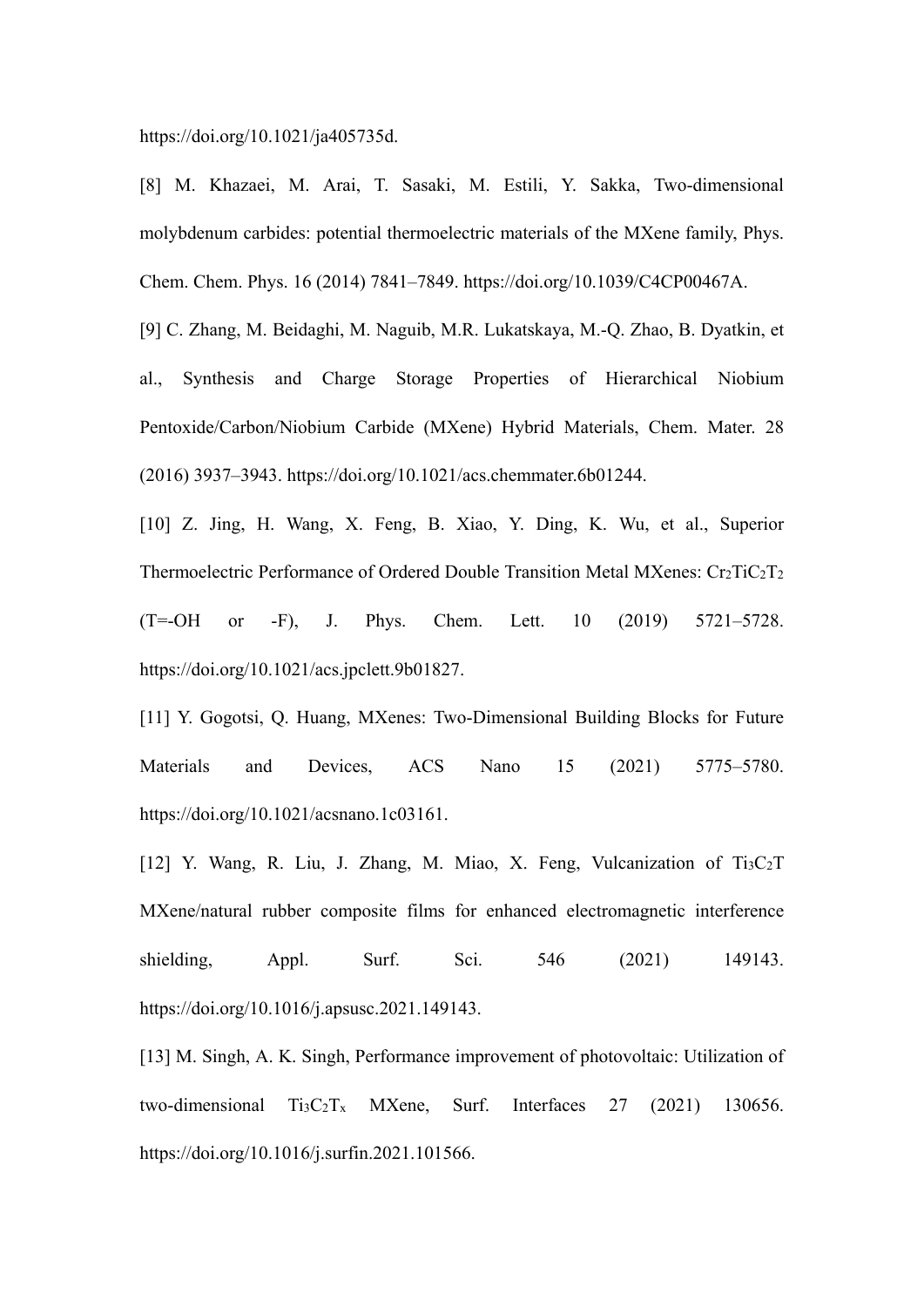[14] H. Jin, K. Wang, Z. Mao, L. Tang, J. Zhang, X. Chen, The structural, magnetic, Raman and electrical transport properties of Mn intercalated  $Ti_3C_2Tx$ , J. Phys.: Condens. Matter 34 (2022) 015701. https://doi.org/10.1088/1361-648X/ac296f.

[15] A.M. Goldman, Superconductor–insulator transitions in the two-dimensional limit, Phys. E 18 (2003) 1–6. https://doi.org/10.1016/S1386-9477(02)00932-3.

[16] C. Xu, L. Wang, Z. Liu, L. Chen, J. Guo, N. Kang, et al., Large-area high-quality 2D ultrathin Mo2C superconducting crystals, Nat. Mater. 14 (2015) 1135–1141. https://doi.org/10.1038/nmat4374.

[17] J. Lei, A. Kutana, B.I. Yakobson, Predicting stable phase monolayer Mo2C (MXene), a superconductor with chemically-tunable critical temperature, J. Mater. Chem. C. 5 (2017) 3438–3444. https://doi.org/10.1039/C7TC00789B.

[18] T.H. Scabarozi, J. Roche, A. Rosenfeld, S.H. Lim, L. Salamanca-Riba, G. Yong, et al., Synthesis and characterization of Nb2AlC thin films, Thin Solid Films 517 (2009) 2920–2923. https://doi.org/10.1016/j.tsf.2008.12.047.

[19] S. Kuchida, T. Muranaka, K. Kawashima, K. Inoue, M. Yoshikawa, J. Akimitsu, Superconductivity in Lu<sub>2</sub>SnC, Phys. C  $494$  (2013) 77–79. https://doi.org/10.1016/j.physc.2013.04.050.

[20] A.D. Bortolozo, Z. Fisk, O.H. Sant'Anna, C.A.M. dos Santos, A.J.S. Machado, Superconductivity in Nb<sub>2</sub>InC, Phys. C 469 (2009) 256–258. https://doi.org/10.1016/j.physc.2009.02.005.

[21] V. Kamysbayev, A.S. Filatov, H. Hu, X. Rui, F. Lagunas, D. Wang, R.F. Klie, et al., Covalent surface modifications and superconductivity of two-dimensional metal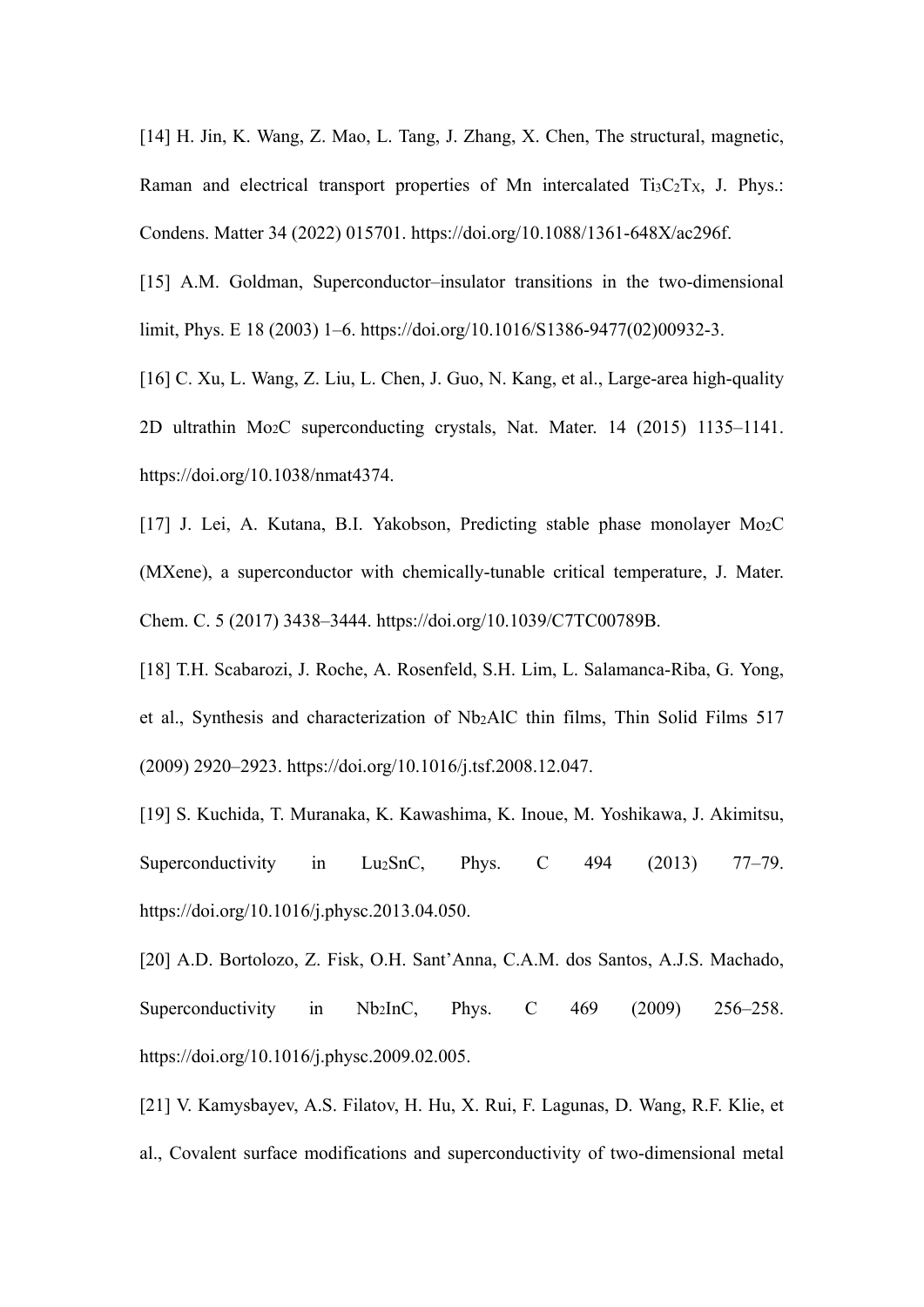carbide MXenes, Science 369 (2020) 979–983. https://doi.org/10.1126/science.aba8311.

[22] Z.U.D. Babar, M.S. Anwar, M. Mumtaz, M. Iqbal, R.-K. Zheng, D. Akinwande, et al., Peculiar magnetic behaviour and Meissner effect in two-dimensional layered Nb<sub>2</sub>C MXene, 2D Mater. 7 (2020) 035012. https://doi.org/10.1088/2053-1583/ab86d2.

[23] Z.U. Din Babar, J. Fatheema, N. Arif, M.S. Anwar, S. Gul, M. Iqbal, et al., Magnetic phase transition from paramagnetic in Nb2AlC-MAX to superconductivity-like diamagnetic in Nb<sub>2</sub>C-MXene: an experimental and computational analysis, RSC Adv. 10 (2020) 25669–25678. https://doi.org/10.1039/D0RA04568C.

[24] J. Halim, I. Persson, E.J. Moon, P. Kühne, V. Darakchieva, P.O.Å. Persson, et al., Electronic and optical characterization of 2D Ti2C and Nb2C (MXene) thin films, J. Phys.: Condens. Matter. 31 (2019) 165301. https://doi.org/10.1088/1361-648X/ab00a2.

[25] J. Bekaert, C. Sevik, M.V. Milošević, First-principles exploration of superconductivity in MXenes, Nanoscale. 12 (2020) 17354–17361. https://doi.org/10.1039/D0NR03875J.

[26] Y. Yang, C.S. Ting, Electronic structures and electron–phonon superconductivity of Nb2C-based MXenes, J. Phys. D: Appl. Phys. 53 (2020) 485301. https://doi.org/10.1088/1361-6463/aba21b.

[27] M. Ghidiu, M.R. Lukatskaya, M.-Q. Zhao, Y. Gogotsi, M.W. Barsoum,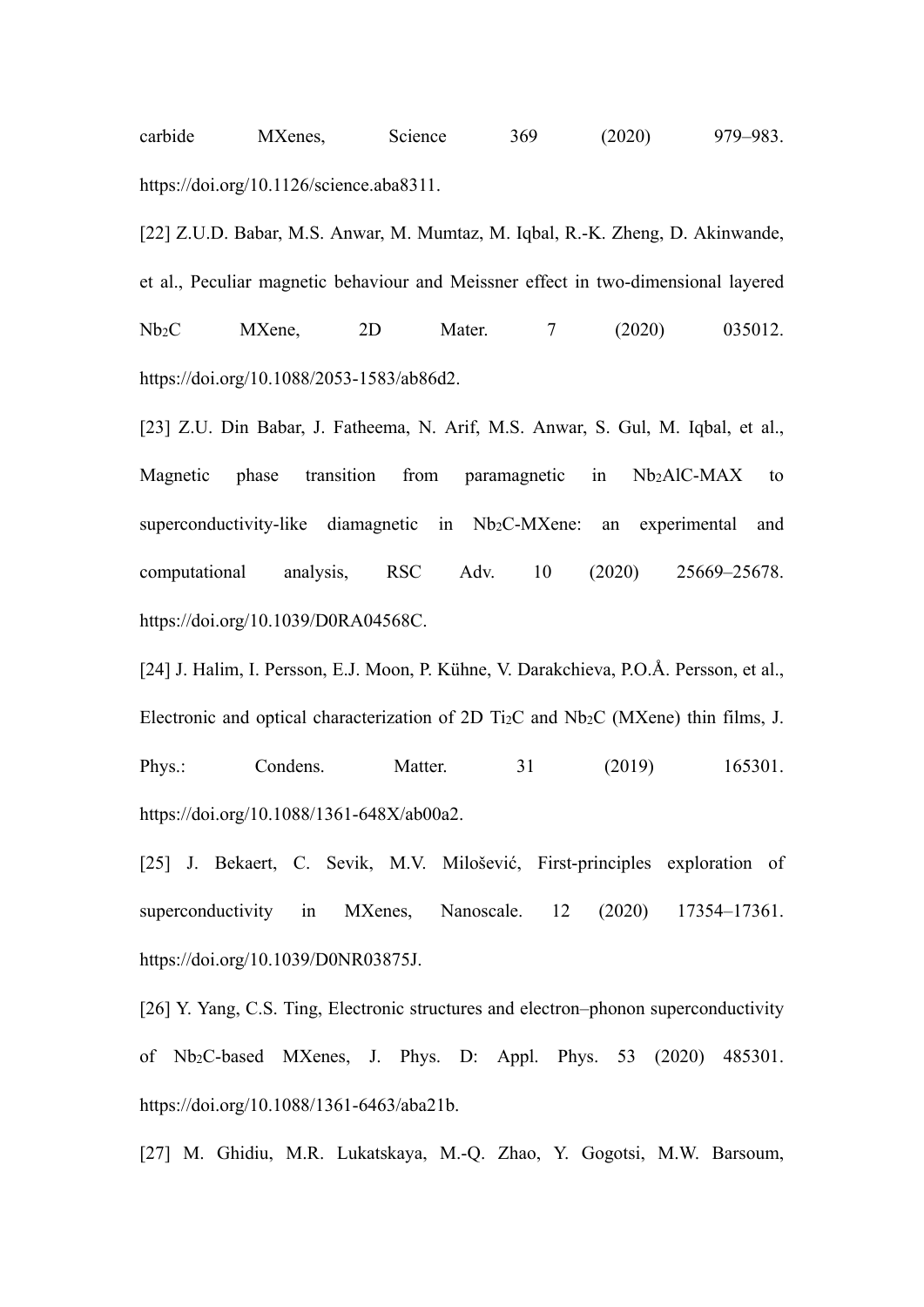Conductive two-dimensional titanium carbide 'clay' with high volumetric capacitance, Nature. 516 (2014) 78–81. https://doi.org/10.1038/nature13970.

[28] P. Giannozzi, S. Baroni, N. Bonini, M. Calandra, R. Car, C. Cavazzoni, et al., QUANTUM ESPRESSO: a modular and open-source software project for quantum simulations of materials, J. Phys.: Condens. Matter. 21 (2009) 395502. https://doi.org/10.1088/0953-8984/21/39/395502.

[29] G. Prandini, A. Marrazzo, I.E. Castelli, N. Mounet, N. Marzari, Precision and efficiency in solid-state pseudopotential calculations, Npj Comput. Mater. 4 (2018) 72. https://doi.org/10.1038/s41524-018-0127-2.

[30] A. Dal Corso, Pseudopotentials periodic table: From H to Pu, Comp. Mater. Sci. 95 (2014) 337–350. https://doi.org/10.1016/j.commatsci.2014.07.043.

[31] M. Methfessel, A.T. Paxton, High-precision sampling for Brillouin-zone integration in metals, Phys. Rev. B. 40 (1989) 3616–3621. https://doi.org/10.1103/PhysRevB.40.3616.

[32] A. C. Rose-Innes, E. H, Rhoderick, Introduction to Superconductivity, 2nd ed. Pergamon, Oxford. (1978).

[33] J.L. Hart, K. Hantanasirisakul, A.C. Lang, B. Anasori, D. Pinto, Y. Pivak, et al., Control of MXenes' electronic properties through termination and intercalation, Nat. Commun. 10 (2019) 522. https://doi.org/10.1038/s41467-018-08169-8.

[34] K. Zhang, M. Di, L. Fu, Y. Deng, Y. Du, N. Tang, Enhancing the magnetism of 2D carbide MXene Ti3C2Tx by H2 annealing, Carbon. 157 (2020) 90–96. https://doi.org/10.1016/j.carbon.2019.10.016.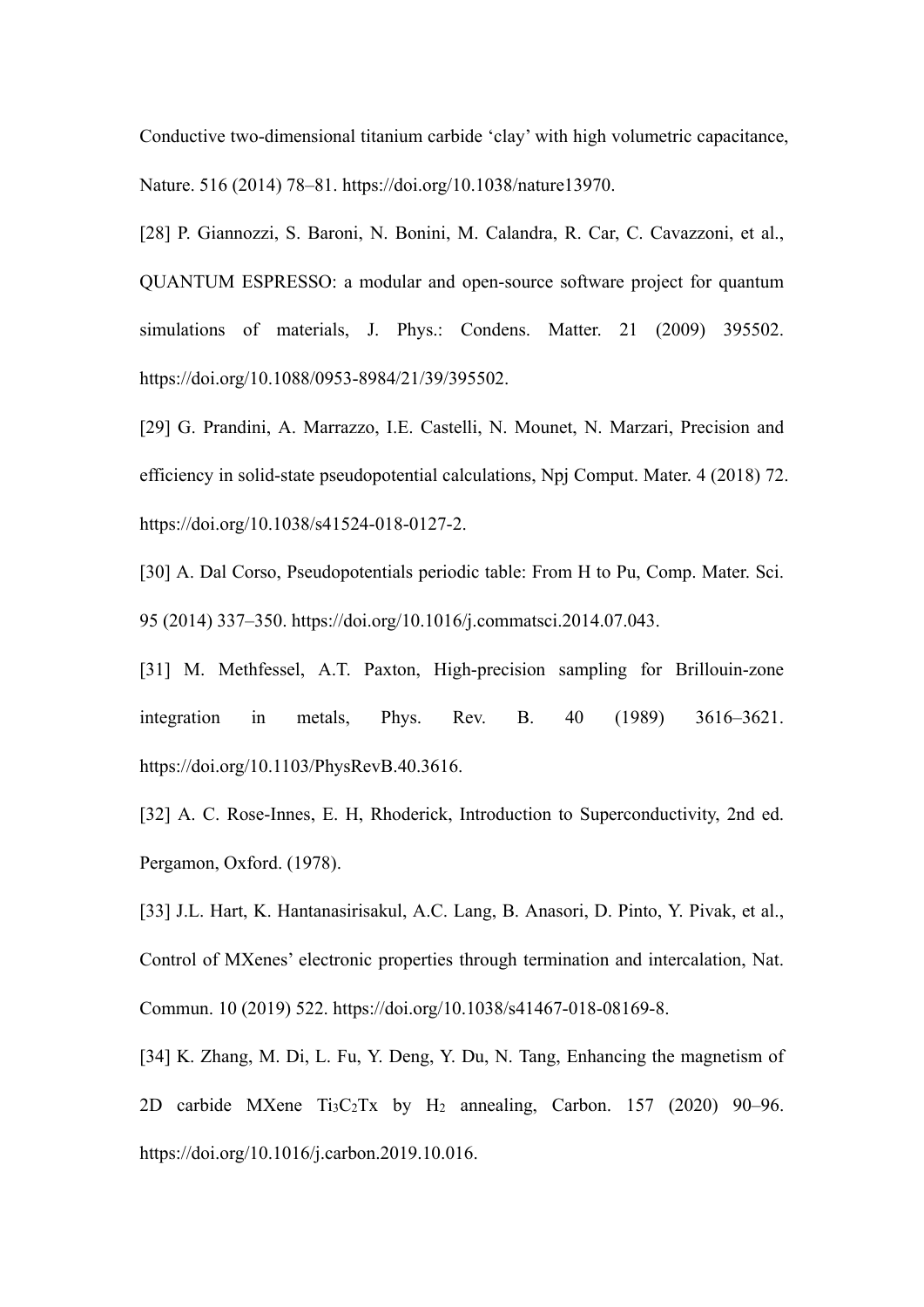[35] P.A. Lee, T.V. Ramakrishnan, Disordered electronic systems, Rev. Mod. Phys. 57 (1985) 287–337. https://doi.org/10.1103/RevModPhys.57.287.

[36] Y.-J. Kim, K.J. Chang, Weak Localization Effect in Superconductors, Mod. Phys. Lett. B 12 (1998) 763–773. https://doi.org/10.1142/S0217984998000895.

[37] G. Herranz, F. Sánchez, B. Martínez, J. Fontcuberta, M.V. García-Cuenca, C. Ferrater, M. Varela, et al., Weak localization effects in some metallic perovskites, Eur. Phys. J. B 40 (2004) 439–444. https://doi.org/10.1140/epjb/e2004-00207-9.

[38] J. Biscaras, N. Bergeal, A. Kushwaha, T. Wolf, A. Rastogi, R.C. Budhani, et al., Two-dimensional superconductivity at a Mott insulator/band insulator interface LaTiO3/SrTiO3, Nat. Commun. 1 (2010) 89. https://doi.org/10.1038/ncomms1084.

[39] K. Górnicka, X. Gui, B. Wiendlocha, L.T. Nguyen, W. Xie, R.J. Cava, et al., NbIr2B2 and TaIr2B2 - New Low Symmetry Noncentrosymmetric Superconductors with Strong Spin-Orbit Coupling, Adv. Funct. Mater. 31 (2021) 2007960. https://doi.org/10.1002/adfm.202007960.

[40] Z.U.D. Babar, R.-K. Zheng, M. Mumtaz, S. Rizwan, Magneto-transport of mechanically-pressed niobium carbide (Nb<sub>2</sub>C) distorted MXene, Mater. Lett. 285 (2021) 129210. https://doi.org/10.1016/j.matlet.2020.129210.

[41] G. Herranz, B. Martínez, J. Fontcuberta, F. Sánchez, C. Ferrater, M.V. García-Cuenca, et al., Enhanced electron-electron correlations in nanometric SrRuO3 epitaxial films, Phys. Rev. B 67 (2003) 174423. https://doi.org/10.1103/PhysRevB.67.174423.

[42] V. Sadovskii, Superconductivity and localization, Phys. Rep. 282 (1997) 225.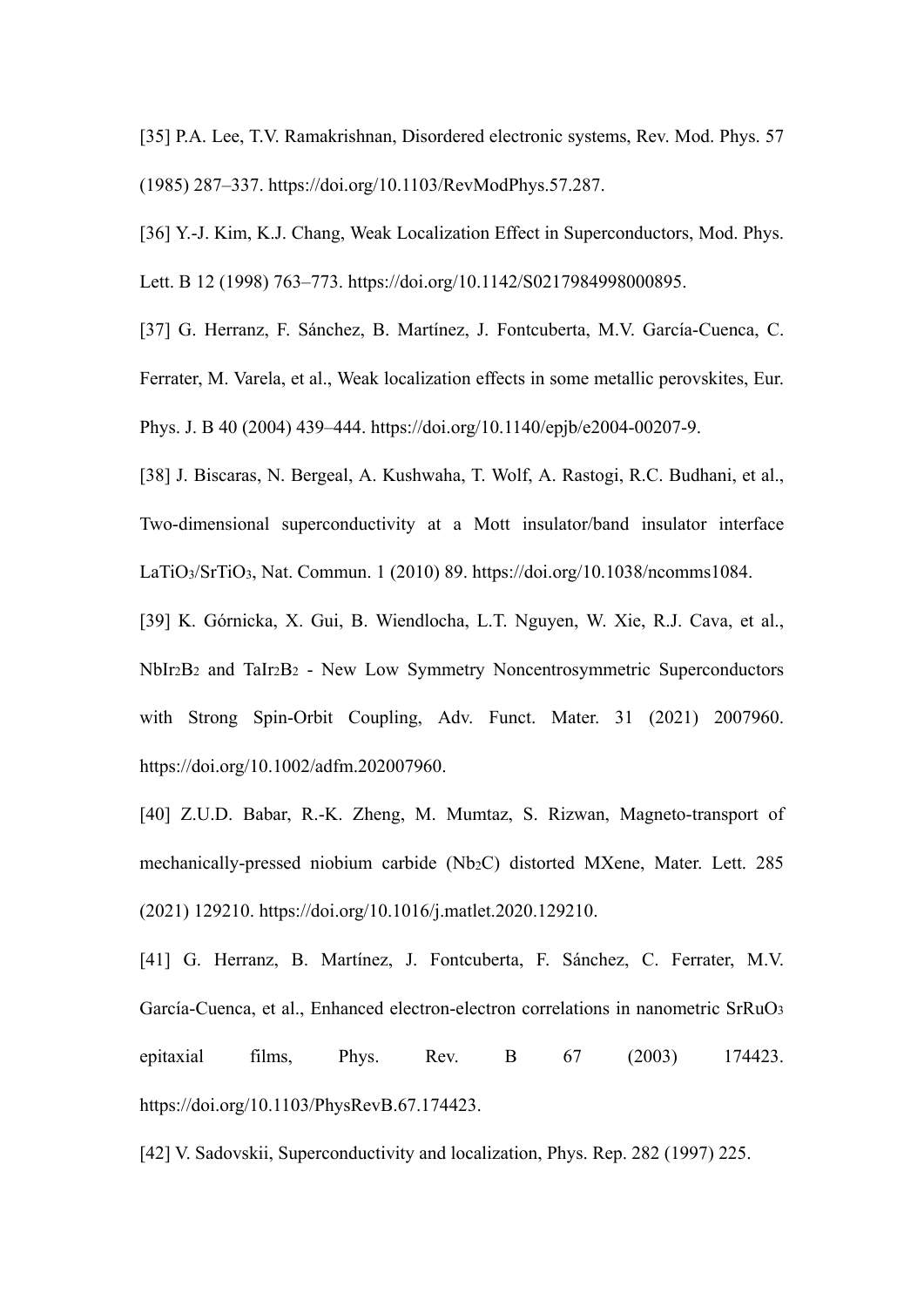[43] L. Li, Y.-M. Gan, Z.-H. Lu, XiaohuYu, S. Qing, Z. Gao, R. Zhang, G. Feng, The effects of Fe, Co and Ni doping in CuAl2O4 spinel surface and bulk: A DFT study, Applied Surface Science. 521 (2020) 146478. https://doi.org/10.1016/j.apsusc.2020.146478.

[44] L. Shi, Y. Huang, Z.-H. Lu, W. Cen, X. Yu, S. Qing, Z. Gao, R. Zhang, G. Feng, Surface property of the Cu doped  $\gamma$ -Al<sub>2</sub>O<sub>3</sub>: A density functional theory study, Applied Surface Science. 535 (2021) 147651. https://doi.org/10.1016/j.apsusc.2020.147651.

[45] L. Shi, S. Meng, S. Jungsuttiwong, S. Namuangruk, Z.-H. Lu, L. Li, R. Zhang, G.

Feng, S. Qing, Z. Gao, X. Yu, High coverage H2O adsorption on CuAl2O4 surface: A

DFT study, Applied Surface Science. 507 (2020) 145162. https://doi.org/10.1016/j.apsusc.2019.145162.

[46] L. Shi, D. Wang, X. Yu, L. Li, Z.-H. Lu, G. Feng, R. Zhang, S. Qing, Z. Gao, Q. Luo, Adsorption of Cun ( $n = 1-4$ ) clusters on CuAl2O4 spinel surface: A DFT study, Molecular Catalysis. 468 (2019) 29–35. https://doi.org/10.1016/j.mcat.2019.02.009.

[47] P.B. Allen, R.C. Dynes, Transition temperature of strong-coupled superconductors reanalyzed, Phys. Rev. B 12 (1975) 905–922. https://doi.org/10.1103/PhysRevB.12.905.

[48] Y. Zhao, S. Zeng, J. Ni, Phonon-mediated superconductivity in borophenes, Appl. Phys. Lett. 108 (2016) 242601. https://doi.org/10.1063/1.4953775.

[49] J.-J. Zhang, B. Gao, S. Dong, Strain-enhanced superconductivity of MoX<sub>2</sub> ( $X =$ S or Se ) bilayers with Na intercalation, Phys. Rev. B 93 (2016) 155430. https://doi.org/10.1103/PhysRevB.93.155430.